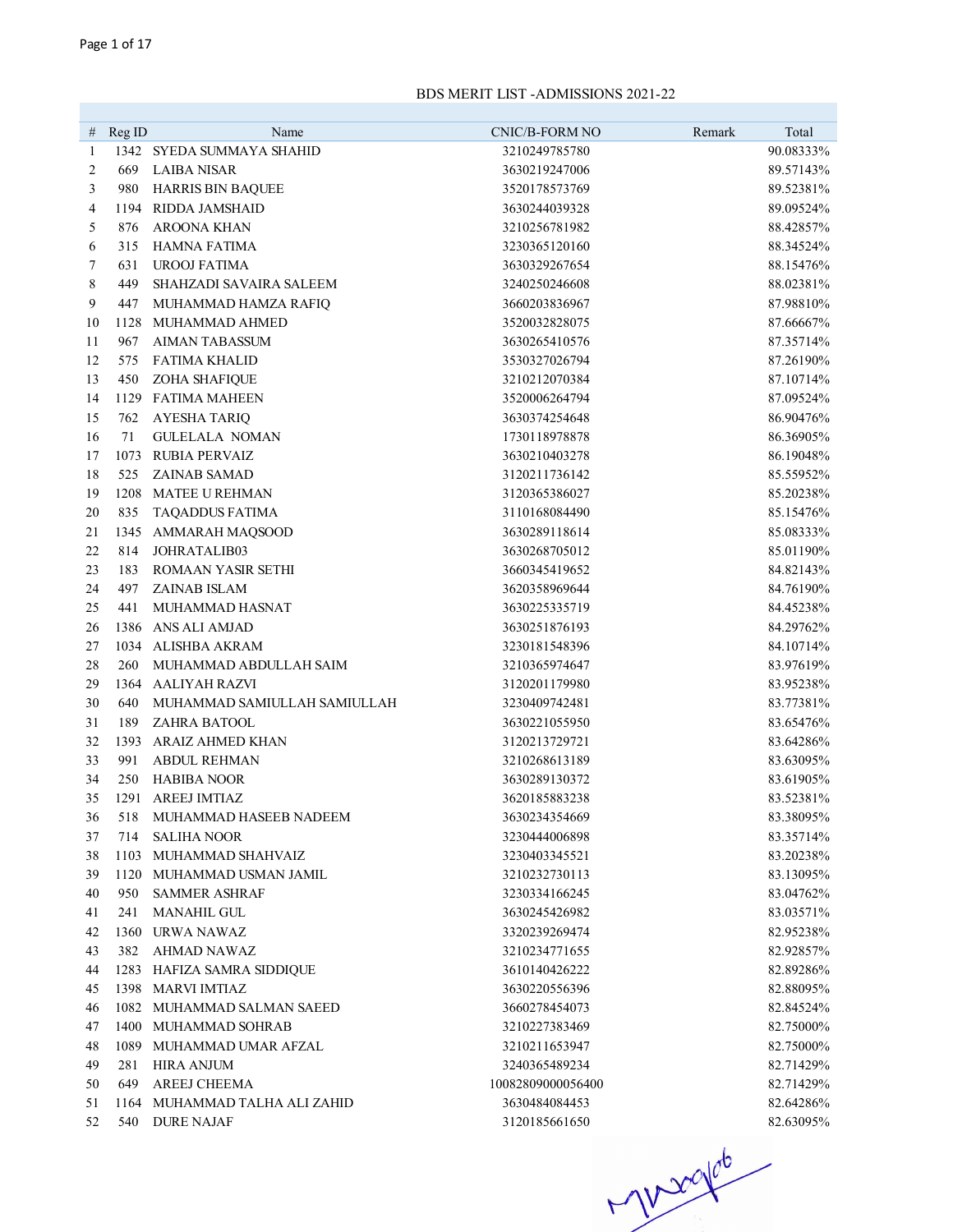| #        | Reg ID | Name                         | <b>CNIC/B-FORM NO</b> | Remark | Total     |
|----------|--------|------------------------------|-----------------------|--------|-----------|
| 53       |        | 1378 ABDULLAH ABUBAKAR       | 3630270256091         |        | 82.59524% |
| 54       |        | 1048 SAWAIR SABIR            | 3230455734930         |        | 82.48810% |
| 55       |        | 1117 WARISHA RASUL           | 3630293870828         |        | 82.45238% |
| 56       |        | 1402 TALAL TAHIR             | 3630259941945         |        | 82.42857% |
| 57       | 775    | <b>JAVERIA MAALIK</b>        | 3230111464672         |        | 82.36905% |
| 58       |        | 1359 ZOHA YAQOUB             | 3120107905344         |        | 82.35714% |
| 59       |        | 1381 RAMEESHA BABAR          | 3630275171674         |        | 82.26190% |
| 60       |        | 1382 ABDULLAH SHAHZAD        | 6110155252075         |        | 82.23810% |
| 61       |        | 1159 AMAN ASIF               | 3630251055393         |        | 82.11905% |
| 62       | 1201   | UNEEZA ZAFAR TAREEN          | 3130365377622         |        | 81.96429% |
| 63       | 515    | <b>AYAN WADOOD</b>           | 3130442387847         |        | 81.95238% |
| 64       | 1379   | MISBAH REHMAN                | 3220255957208         |        | 81.95238% |
| 65       | 1263   | HIJAB ZAHRA                  | 3630230514750         |        | 81.90476% |
| 66       |        | 1390 ABUZAR TARIQ            | 3320218822351         |        | 81.88095% |
| 67       | 1335   | SANIA ASLAM                  | 3230408955894         |        | 81.83333% |
| 68       | 1406   | <b>MAHAM FAREED</b>          | 3320406348108         |        | 81.71429% |
| 69       |        | 1387 UMAR IMRAN              | 3630206169371         |        | 81.70238% |
| 70       |        | 1392 MAHNOOR AKRAM           | 3630493545234         |        | 81.51190% |
| 71       | 1356   | SHEHRYAR AHMED               | 3740662942189         |        | 81.35714% |
| 72       | 166    | <b>SIMAL ALI</b>             | 3630288033382         |        | 81.34524% |
| 73       | 1362   | USAMA HASSAN                 | 3630282609309         |        | 81.34524% |
| 74       | 1240   | MALIK ABDUL REHMAN ABDULLAH  | 3630230178089         |        | 81.28571% |
| 75       | 754    | <b>AHSAN RASHEED</b>         | 3630217695285         |        | 81.22619% |
| 76       |        | 1399 DAUD IQBAL              | 3410169737245         |        | 81.16667% |
| 77       | 1385   | MISBAH FAYYAZ                | 3120362637100         |        | 81.15476% |
| 78       | 781    | MUHAMMAD ABU HURAIRA         | 3230333036223         |        | 81.15476% |
| 79       | 103    | <b>ANUM AKRAM</b>            | 3630197117542         |        | 81.02381% |
| 80       | 1391   | HASSAM ULLAH KHAN            | 3660388755607         |        | 81.01190% |
| 81       | 684    | <b>HANAN ZUBAIR</b>          | 3210359131259         |        | 80.97619% |
| 82       |        | 1358 AAIMA ASHRAF            | 3120219921100         |        | 80.92857% |
| 83       | 638    | <b>SHAHWAR FATIMA</b>        | 3230495404143         |        | 80.90476% |
| 84       | 1401   | <b>SYEDA TARSEELA RAHEEM</b> | 3630273856362         |        | 80.83333% |
| 85       | 249    | HAMZA MAZHAR                 | 3530293113815         |        | 80.82143% |
| 86       | 416    | <b>MARYAM ZULFIQAR</b>       | 3210261270758         |        | 80.80952% |
| 87       |        | 1062 SAMAN ZARA              | 3230423217920         |        | 80.80952% |
| $\bf 88$ | 759    | MUHAMMAD DAUD RAZA           | 3630293779285         |        | 80.79762% |
| 89       | 486    | <b>ESHAL UBAID</b>           | 3630437933318         |        | 80.71429% |
| 90       | 1080   | <b>TALHA JAMIL</b>           | 3630292689145         |        | 80.45238% |
| 91       | 1308   | SALIHA KHALIL HASHMI         | 3630241768656         |        | 80.44048% |
| 92       | 741    | <b>ALIZA REHMAN</b>          | 3630264872064         |        | 80.34524% |
| 93       | 160    | <b>SOBIA ABBAS</b>           | 3220372637032         |        | 80.14286% |
| 94       | 271    | ABDULLAH JAWAD               | 3630207532995         |        | 80.13095% |
| 95       | 697    | <b>AYESHA SOHAIL</b>         | 3630295459906         |        | 80.11905% |
| 96       | 1050   | <b>AROOJ SABIR</b>           | 3230437947422         |        | 80.02381% |
| 97       | 429    | <b>BATOOL ABBAS</b>          | 3660201607582         |        | 79.89286% |
| 98       | 603    | ZAHRA RAZZAQ                 | 3210201724978         |        | 79.80952% |
| 99       | 1267   | <b>LAIBA SALEEM</b>          | 3310039900626         |        | 79.73810% |
| 100      | 1376   | <b>MALIK AKASH</b>           | 3630290453085         |        | 79.61905% |
| 101      | 1112   | RIJJA TARIQ                  | 3630256818790         |        | 79.58333% |
| 102      | 1227   | <b>AZKA REHMAN</b>           | 3610396024930         |        | 79.52381% |
| 103      | 856    | <b>SAFA MUJAHID</b>          | 3210403780664         |        | 79.50000% |
| 104      |        | 1404 MUHAMMAD ZAHID          | 3230488655629         |        | 79.48810% |

 $106 - 104$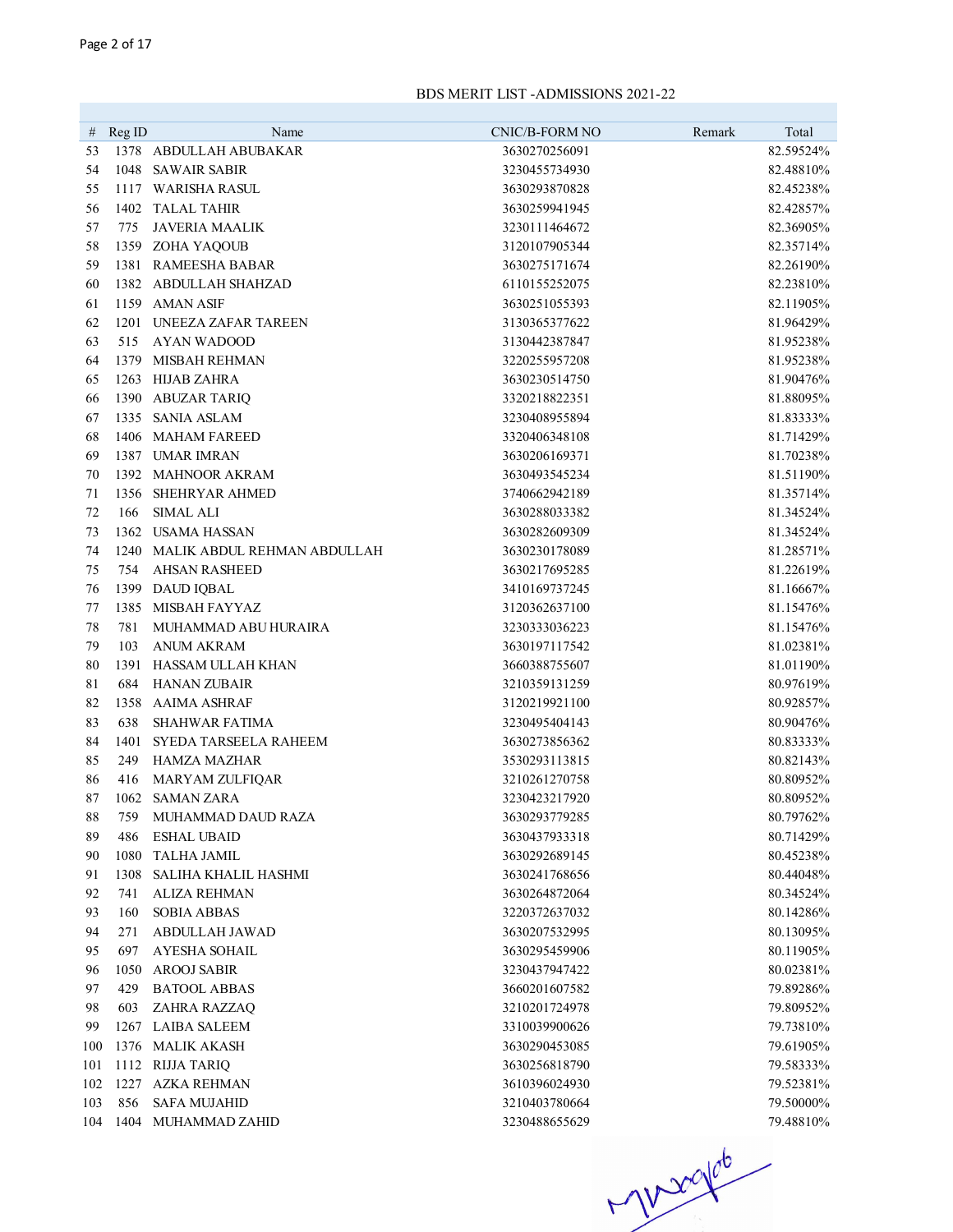| #          | Reg ID      | Name                                            | <b>CNIC/B-FORM NO</b>          | Total<br>Remark        |
|------------|-------------|-------------------------------------------------|--------------------------------|------------------------|
| 105        |             | 1236 AREESHAH HASSAN                            | 3740519879420                  | 79.47619%              |
| 106        |             | 1271 ZAINAB WAHEED                              | 3610160907506                  | 79.42857%              |
| 107        | 822         | HAFSA BATOOL                                    | 3220322650632                  | 79.39286%              |
| 108        |             | 1396 AQSA HAMEED                                | 3630170211855                  | 79.23810%              |
| 109        |             | 1375 SYEDA GULL E ZAHRA                         | 3520277970128                  | 78.83333%              |
| 110        | 867         | <b>SYEDA WANIA HAIDER</b>                       | 3630269602280                  | 78.76190%              |
| 111        |             | 1252 ZAINAB JAVED                               | 4230190508734                  | 78.64286%              |
| 112        |             | 1403 MUBASHIR ISLAM                             | 3630292850979                  | 78.60714%              |
| 113        |             | 1313 AYESHA SHAHZAD                             | 3630252661612                  | 78.55952%              |
| 114        |             | 1357 ZAINAB BATOOL                              | 3230349490426                  | 78.50000%              |
| 115        |             | 1405 MUHAMMAD JAHANZAIB DILDAR                  | 3230450861749                  | 78.42857%              |
| 116        |             | 1355 RUBAB SAQIB                                | 3120257194256                  | 78.36905%              |
| 117        |             | 1118 EMMAN WARIS                                | 3460322085208                  |                        |
| 118        | 314         | MUHAMMAD AHMAD HANIF                            | 3610448153847                  | 78.33333%<br>78.04762% |
|            |             |                                                 |                                |                        |
| 119<br>120 | 769<br>1380 | <b>SHAMEEN TANVEER</b><br>RIMSHA RASHEED        | 3630349612148<br>3610331177178 | 78.00000%<br>77.89286% |
|            |             | <b>HINA LATEEF</b>                              | 3230425275392                  |                        |
| 121        | 766         |                                                 |                                | 77.83333%              |
| 122        | 484         | AHMAD HASEEB UL HASSAN                          | 3630231328929                  | 77.83333%              |
| 123        | 442         | <b>RAFIA RIZWAN</b>                             | 3710171295506                  | 77.64286%              |
| 124        | 1394        | <b>SAIMA NAWAZ</b>                              | 3230444325646                  | 77.45238%              |
| 125        | 583         | MALIK MUHAMMAD RAFFAY JAVED<br>1383 NASIR ABBAS | 3240370841091                  | 77.21429%              |
| 126        |             |                                                 | 3210226871905                  | 77.19048%              |
| 127        |             | 1388 GULZAR AHMED                               | 5430356173695                  | 77.10714%              |
| 128        | 138         | <b>NOVAIRA BATOOL</b>                           | 6110125022164                  | 76.88095%              |
| 129        | 267         | <b>HAMZA ISHAQ</b>                              | 3630109820277                  | 76.82143%              |
| 130        |             | 1060 BAKHTAWAR ABID                             | 3630272347216                  | 76.80952%              |
| 131        |             | 1365 WAJID ALI KHAN                             | 3810153062297                  | 76.69048%              |
| 132        |             | 1094 IQRA BURKI                                 | 1210121435586                  | 76.50000%              |
| 133        |             | 1366 AIMA KHALID                                | 3130391421374                  | 76.34524%              |
| 134        |             | 1373 MUHAMMAD ZAEEM KHAN                        | 3210207208477                  | 76.30952%              |
| 135        | 610         | AYEZA FAYYAZ                                    | 3630286815916                  | 76.28571%              |
| 136        |             | 1367 MEHMOONA ASGHAR                            | 3520177860234                  | 76.22619%              |
| 137        | 594         | <b>SUMMAN ALAM</b>                              | 3310098399416                  | 76.20238%              |
| 138        |             | 1350 FASIH UZ ZAMAN                             | 3630212741779                  | 76.17857%              |
|            |             | 139 1363 ALI HASHIM AFZAAL                      | 3460142402957                  | 76.11905%              |
|            |             | 140 1239 MARWA.                                 | 3310063133906                  | 76.08333%              |
| 141        | 32          | KHANSA KHAN                                     | 3630283149364                  | 76.05952%              |
| 142        | 1361        | <b>SUKAINA FATIMA</b>                           | 3430263852858                  | 76.00000%              |
| 143        | 353         | <b>HAFSA ZAHID</b>                              | 3630217887630                  | 75.65476%              |
| 144        |             | 1354 HASSAN ALI                                 | 3610197093687                  | 75.55952%              |
| 145        |             | 1377 KHADIJA NOOR                               | 3520238907782                  | 75.09524%              |
| 146        | 428         | KHADIJA KHADIJA                                 | 3630356061912                  | 75.04762%              |
| 147        | 1371        | <b>UMAIR ALI</b>                                | 3520236113047                  | 74.52381%              |
| 148        | 832         | ZAINAB MUHAMMAD                                 | 3630283107038                  | 74.00000%              |
| 149        | 171         | <b>ABDUL AHAD</b>                               | 3740572599999                  | 73.79762%              |
| 150        |             | 1372 ALISHA YAQOOB                              | 3620260856324                  | 73.71429%              |
| 151        | 394         | MUHAMMAD ABUBAKAR                               | 3610425787471                  | 73.61905%              |
| 152        | 1369        | AIMAL IMRAN                                     | 3630296396784                  | 73.52381%              |
| 153        | 934         | <b>MAIDAH JAVAID</b>                            | 3310006423564                  | 73.45238%              |
| 154        | 1352        | <b>TIHAM GULL</b>                               | 3630203618627                  | 73.30952%              |
| 155        | 96          | <b>FIZA WALI</b>                                | 3520017636952                  | 72.97619%              |
| 156        | 730         | <b>AEEZA RAHEEM</b>                             | 3630252757366                  | 72.64286%              |

 $106 - 100$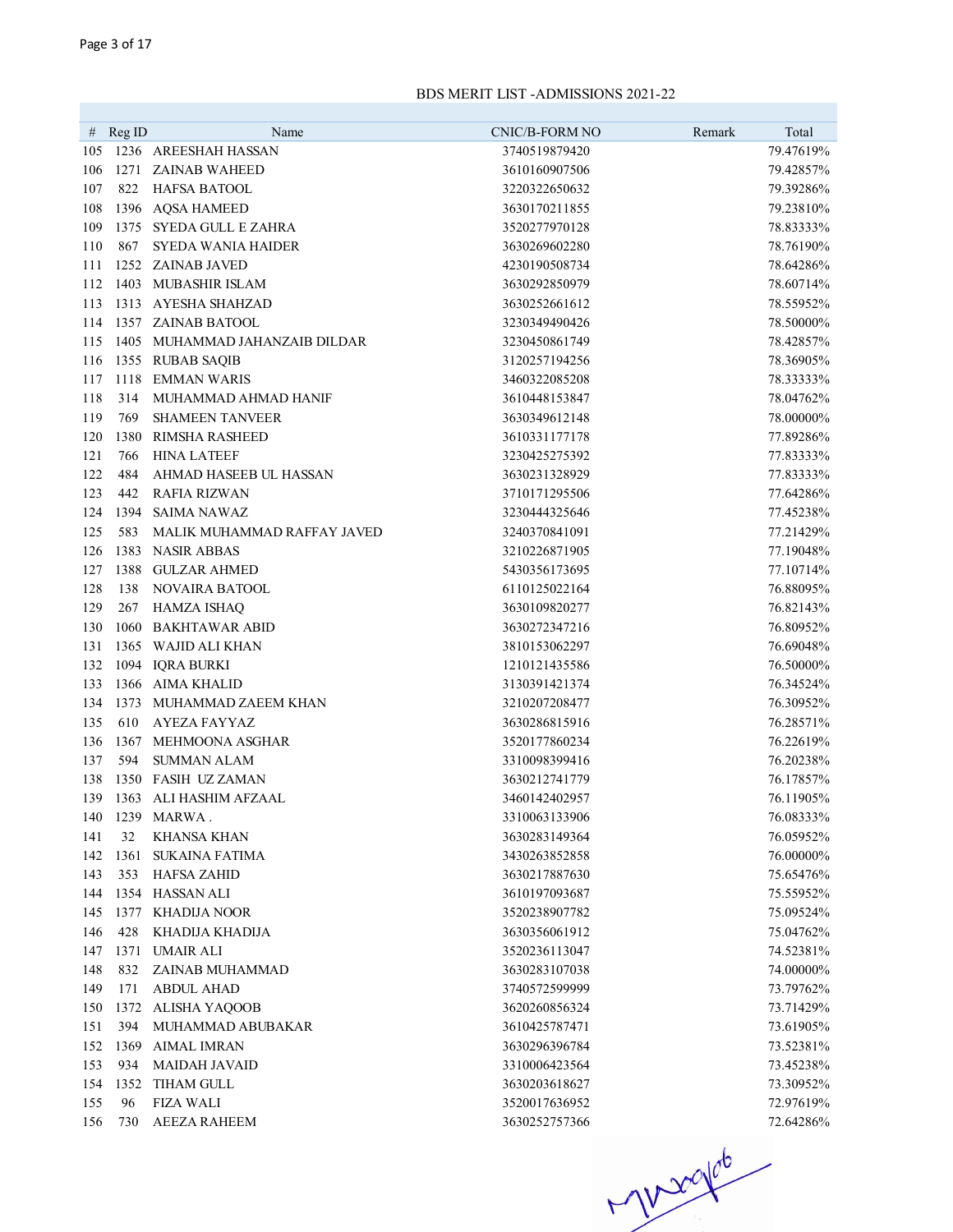| Name<br># $RegID$                                   | <b>CNIC/B-FORM NO</b>          | Remark | Total                  |
|-----------------------------------------------------|--------------------------------|--------|------------------------|
| 1374 MUHAMMAD OKAHSHA KHAN<br>157                   | 3630267804555                  |        | 72.34524%              |
| 158<br>411<br>HAYYAN AHMAD                          | 3630221107365                  |        | 72.25000%              |
| 159<br>1389 SARIA EMAN                              | 3630256081252                  |        | 71.28571%              |
| 160<br>472<br>HAFIZ MUHAMMAD USAMA                  | 3210237480817                  |        | 70.88095%              |
| 161<br>1395 MUHAMMAD HARIS WAJID                    | 4220118964825                  |        | 69.07143%              |
| 1870 ARILA AHMAD<br>162                             | 3120225533622                  |        | 68.97619%              |
| 163<br>1552 MUHAMMAD KUMAIL SHAHWAR                 | 3660147827857                  |        | 68.97619%              |
| 1516 MALIK MUHAMMAD LUQMAN AFZAL<br>164             | 3630192804285                  |        | 68.96429%              |
| 165<br>2057 MISHAIM QAYYUM                          | 3630201893672                  |        | 68.94048%              |
| 1578 MUHAMMAD SAAD SHAFIQ<br>166                    | 3310407045519                  |        | 68.92857%              |
| 167<br>1929 HUZAILA HAYYAT                          | 3220355965016                  |        | 68.91667%              |
| 168<br>1846 MUHAMMAD ABDULLAH KHALID                | 3110444088427                  |        | 68.90476%              |
| 169<br>1810 AYESHA SHOAIB SHOAIB ULLAH              | 3410459469804                  |        | 68.89286%              |
| 1710 YOUNIS MUNIR<br>170                            | 3230419446063                  |        | 68.86905%              |
| 2003 HADIA SAEED<br>171                             | 3550102640748                  |        | 68.84524%              |
| 2095 AAMNA AHMAD<br>172                             | 3630239728534                  |        | 68.78571%              |
| 173<br>2017 ARHAM SALEEM                            | 3660263192733                  |        | 68.77381%              |
| 1767 MARYAM MASOOD<br>174                           | 3630226309504                  |        | 68.76190%              |
| 2013 AIMEN ZAHRA<br>175                             | 3230494435862                  |        | 68.75000%              |
| 1597 MAHNOOR NAVEED<br>176                          |                                |        | 68.72619%              |
| 2005 SAHIB ZADA JAWAD AHMAD<br>177                  | 3630203284298<br>3610255706781 |        | 68.67857%              |
| 1819 MAHNOOR UMAIR<br>178                           | 3630230461094                  |        | 68.64286%              |
| 1861 MAWRA ZAHID<br>179                             | 3210270159308                  |        | 68.64286%              |
| 1936 ABDUL LATEEF<br>180                            | 3230488873171                  |        | 68.58333%              |
| 1655 MUDASSIR AKRAM MUDASSIR AKRAM<br>181           | 3230460732581                  |        | 68.57143%              |
| 182                                                 | 3630267922977                  |        | 68.54762%              |
| 2033 MUHAMMAD WASIQ KAMRAN<br>2103 HAFSA ZIA<br>183 | 3610290798768                  |        | 68.51190%              |
| 1722 SYEDA SEHRISH FATIMA<br>184                    | 3630253850944                  |        | 68.48810%              |
| 185<br>2107 HAMMAD NASEER                           | 3630435368731                  |        | 68.47619%              |
| 186<br>2041 ERUM RASHEED                            | 3230498292264                  |        | 68.46429%              |
| 1437 ZIRVA BASHIR<br>187                            | 3220301263870                  |        | 68.45238%              |
| 188<br>2118 NOOR UL-FATIMA                          | 3660397980750                  |        | 68.44048%              |
| 189<br>2111 MUHAMMAD FAHAD REHAN                    | 3630298959499                  |        | 68.44048%              |
| 190<br>1996 VARDA MEHMOOD                           | 3210238283328                  |        | 68.42857%              |
|                                                     |                                |        |                        |
| 191 1904 ASAD ZAMAN<br>1888 RIMSHA SAEED<br>192     | 3230482364629                  |        | 68.41667%<br>68.41667% |
| 2066 KHADIJA AAMIR                                  | 3130356007670                  |        |                        |
| 193<br>2004 MAHAM RIAZ                              | 3210269589036<br>3120279611706 |        | 68.40476%              |
| 194<br>1997 MISHAAL ZARAR<br>195                    | 3610262841222                  |        | 68.39286%<br>68.38095% |
| 2114 SHABANA SHAMEER<br>196                         | 3220358020744                  |        | 68.36905%              |
| 2026 TALHA JAVED<br>197                             | 3630236043131                  |        | 68.29762%              |
| 2048 ASRA FAZAL<br>198                              | 3630170310366                  |        | 68.29762%              |
| 1626 MUHAMMAD ALI<br>199                            | 3660359793121                  |        | 68.27381%              |
| 2070 ALINA JAMSHED<br>200                           | 3240224135562                  |        | 68.26190%              |
| 2036 ABDULREHMAN QAISRANI<br>201                    | 3220335338793                  |        | 68.26190%              |
| 1908 MUHAMMAD FAIZAN KAMIL<br>202                   | 3620334232003                  |        | 68.26190%              |
| 2031 MUHAMMAD ASIF SHABBIR<br>203                   | 3130372045595                  |        | 68.22619%              |
| 2105 FATIMA SUGHRA<br>204                           | 3630294792724                  |        | 68.16667%              |
| <b>SHAFQAT HABIB</b><br>1981<br>205                 | 3230290880297                  |        | 68.09524%              |
| 2072 AMNA FAROOQ<br>206                             | 3630261035762                  |        | 68.00000%              |
| 1721 MUHAMMAD IBTESAM EZUD<br>207                   |                                |        |                        |
|                                                     | 3650259750035                  |        | 67.98810%              |

 $700000$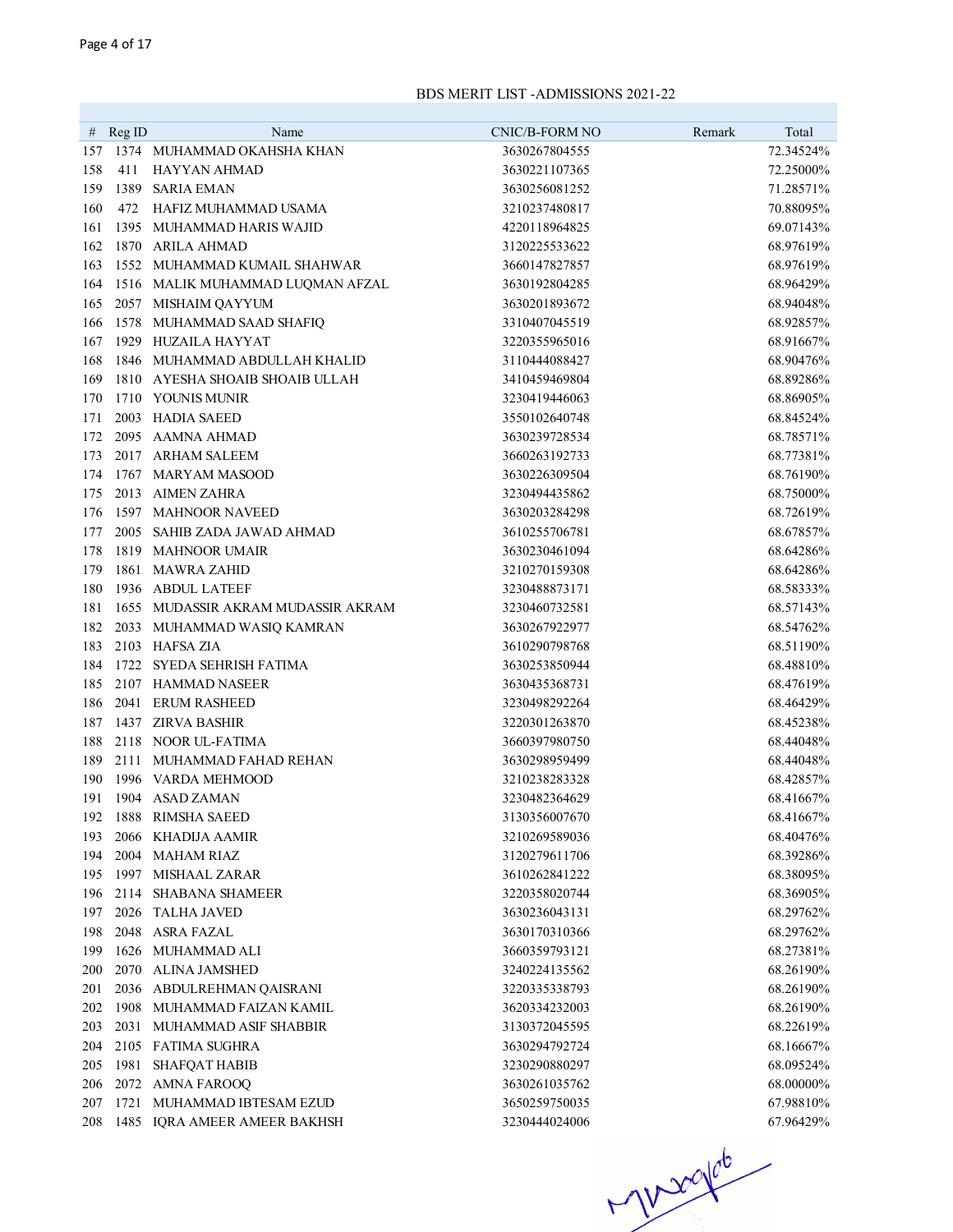|            | # $\text{Reg ID}$ | Name                                           | CNIC/B-FORM NO                 | Remark | Total                  |
|------------|-------------------|------------------------------------------------|--------------------------------|--------|------------------------|
| 209        |                   | 1966 MAHTAB NAZAR                              | 3210265819811                  |        | 67.96429%              |
| 210        |                   | 1689 KAINAT FATIMA                             | 3230359798114                  |        | 67.95238%              |
| 211        |                   | 2093 MUHAMMAD DAWOOD AHMAD                     | 3630240670755                  |        | 67.94048%              |
| 212        |                   | 1539 FARVA KHALID                              | 3630297149900                  |        | 67.94048%              |
| 213        |                   | 2024 HANFA JABEEN                              | 3610203126754                  |        | 67.92857%              |
| 214        |                   | 1817 FARYAL ZAHRA                              | 3230448194584                  |        | 67.91667%              |
| 215        |                   | 1980 USMAN AZIZ                                | 3230432488753                  |        | 67.90476%              |
| 216        |                   | 1968 MANAHIL MUSKAN                            | 3230456089138                  |        | 67.90476%              |
| 217        |                   | 1397 MUHAMMAD ZEESHAN HASSAN                   | 3230182160657                  |        | 67.89286%              |
|            | 1961              |                                                |                                |        |                        |
| 218<br>219 |                   | <b>MARYAM YASEEN</b><br>1596 ZAINAB KHARL      | 3240222498336<br>3630293469216 |        | 67.86905%<br>67.86905% |
|            |                   | <b>JUNAID ALI</b>                              |                                |        |                        |
| 220        | 1670              |                                                | 3630289923593                  |        | 67.84524%              |
| 221<br>222 | 2039              | 1659 AZKA SIDDIQUE<br><b>SHARJEEL AHMAD</b>    | 3230399814580                  |        | 67.82143%              |
|            |                   |                                                | 3230331972909                  |        | 67.80952%<br>67.78571% |
| 223        |                   | 1548 SANA MAQBOOL<br>1673 ADIL NAWAB           | 3660265950170                  |        |                        |
| 224        |                   |                                                | 3230478377527                  |        | 67.77381%              |
| 225        | 1973              | <b>ABDUL BASIT</b>                             | 3630280556999                  |        | 67.73810%              |
| 226        |                   | 1813 MANAHIL FAKHAR<br>1743 SALWA BINT E AFZAL | 3630216209368                  |        | 67.72619%              |
| 227        |                   |                                                | 3240274557996                  |        | 67.66667%              |
| 228        |                   | 2068 HABIBA AMEER                              | 3210351161558                  |        | 67.65476%              |
| 229        |                   | 1944 UMME ABEEHA                               | 3230179421396                  |        | 67.64286%              |
| 230        |                   | 1666 MUHAMMAD KASHIF                           | 3810191579965                  |        | 67.64286%              |
| 231        |                   | 2006 MUHAMMAD RIYAN                            | 3130363050459                  |        | 67.60714%              |
| 232        |                   | 1825 ALI RAZA                                  | 3610250970791                  |        | 67.59524%              |
| 233        |                   | 1872 SIKANDAR JAVED                            | 3220307079011                  |        | 67.58333%              |
| 234        |                   | 2080 AIMAN RIAZ                                | 3230116315898                  |        | 67.54762%              |
| 235        |                   | 2055 HIRA BATOOL                               | 3830308799432                  |        | 67.54762%              |
| 236        |                   | 1974 ABDUL HADI                                | 3630280566499                  |        | 67.50000%              |
| 237        |                   | 1931 MUHAMMAD ABBAS                            | 3230176807949                  |        | 67.50000%              |
| 238        |                   | 1545 NOOR UL HASSAN TANVEER                    | 3440274596443                  |        | 67.50000%              |
| 239        |                   | 2016 MUHAMMAD SHAHAB UL DIN                    | 3230142991273                  |        | 67.48810%              |
| 240        |                   | 2101 KAINAT ZAHOOR                             | 3610382365556                  |        | 67.48810%              |
| 241        |                   | 1949 MUHAMMAD KASHIF                           | 3230466767293                  |        | 67.46429%              |
| 242        |                   | 2086 SAFEEULLAH HAMID                          | 3610319132781                  |        | 67.45238%              |
| 243        |                   | 2087 ZAHRA KHAN                                | 3240231410740                  |        | 67.44048%              |
| 244        |                   | 1644 KAINAT FATIMA                             | 3240282648584                  |        | 67.44048%              |
| 245        |                   | 1832 MARYAM MALIK                              | 3330322441344                  |        | 67.41667%              |
| 246        |                   | 1983 MUHAMMAD ALI                              | 3630226812451                  |        | 67.41667%              |
| 247        |                   | 1868 MUHAMMAD HUZEFA MEHMOOD                   | 3660210117383                  |        | 67.40476%              |
| 248        |                   | 1993 MUHAMMAD SAJJAD SAJJAD                    | 3230453097009                  |        | 67.36905%              |
| 249        |                   | 1890 HOOR FATIMA                               | 3320208417472                  |        | 67.35714%              |
| 250        |                   | 1716 USAM6 MUSHTAQ                             | 3230486756015                  |        | 67.34524%              |
| 251        |                   | 1196 SHAYM SHAHZAD                             | 3630223047222                  |        | 67.33333%              |
| 252        |                   | 1671 INAM UL HAQ                               | 3230469781083                  |        | 67.32143%              |
| 253        |                   | 2062 GHALIB PERVAIZ                            | 3220259283669                  |        | 67.30952%              |
| 254        |                   | 2106 DUA ASIF                                  | 3630298378376                  |        | 67.29762%              |
| 255        |                   | 1520 QASWAR MUQEEM                             | 3240242327417                  |        | 67.28571%              |
| 256        |                   | 2050 SADIA MALIK                               | 3630478964871                  |        | 67.27381%              |
| 257        |                   | 1727 MOMNA MALIK                               | 3660243266742                  |        | 67.26190%              |
| 258        |                   | 2092 SHEHARYAR IMTIAZ                          | 3630289711279                  |        | 67.23810%              |
| 259        |                   | 1645 JAWARIA SIRAJ                             | 3230425251674                  |        | 67.23810%              |
|            |                   | 260 1952 SIDRA GILL                            | 3630239566442                  |        | 67.22619%              |

 $-1000000$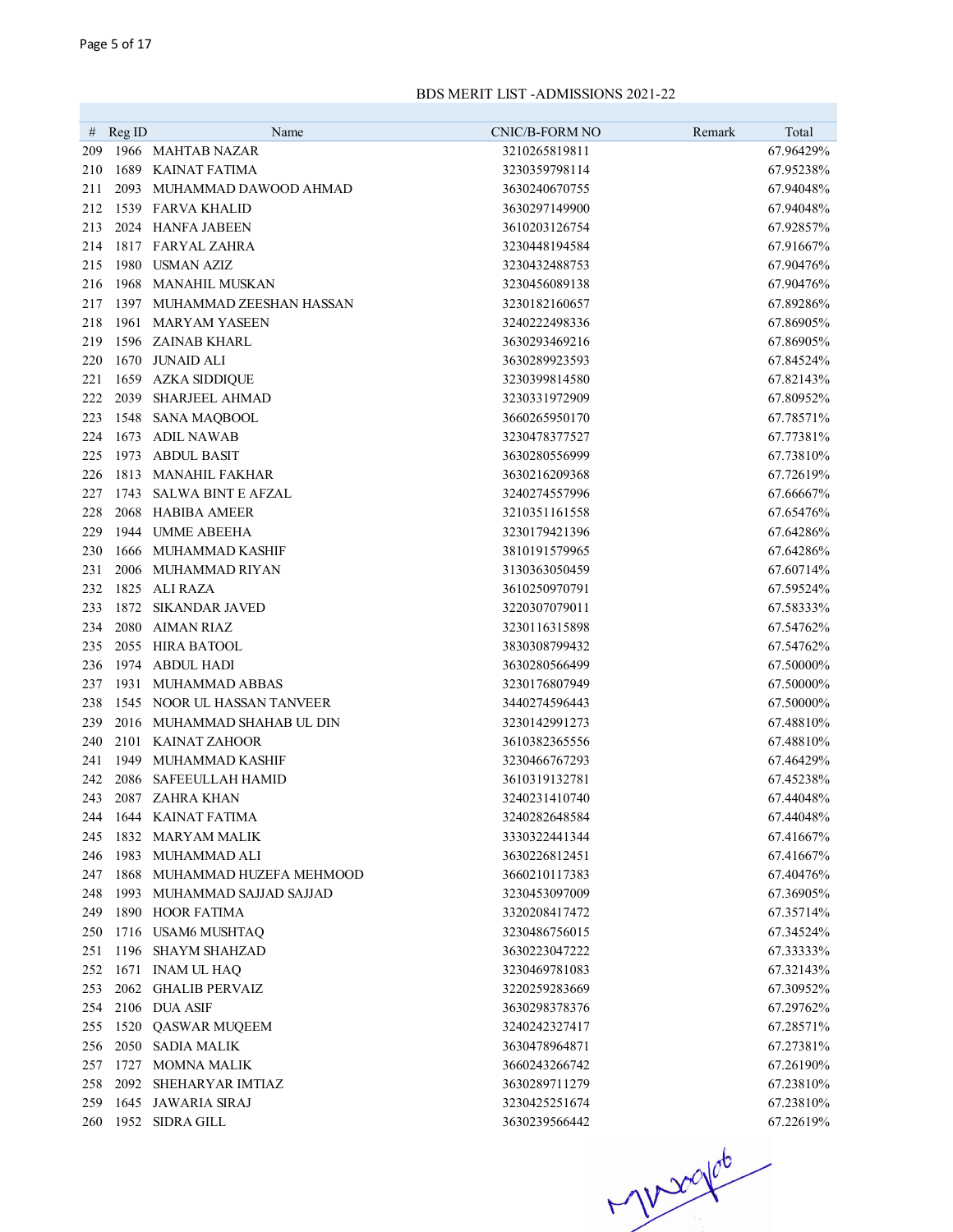| 67.22619%<br>261<br>2040 HUZAIFA SAEED<br>3610317341475<br>262<br>1161 MANAL ARSHAD MUHAMMAD ARSHAD<br>3630222924176<br>67.19048%<br>263<br>2052 ANAM AROOJ<br>3830306154186<br>67.17857%<br>1990 RAZIA BATOOL<br>264<br>3210253246362<br>67.17857%<br>265<br>2002 AREEBA HASHMAT<br>3230484742886<br>67.15476%<br>266<br>1903 HUSSAIN MANZOOR<br>67.14286%<br>3230431059029<br>267<br>1580 MUHAMMAD ABDULLAH BILAL<br>3610380579133<br>67.11905%<br>268<br>1965 FAIZAN BAJWA<br>3630246180661<br>67.09524%<br>269<br>1958 MARRYAM RAUF KHAN<br>3230455854548<br>67.08333%<br>270<br>1749 LAIBA NADEEM<br>3630403385462<br>67.05952%<br>1477 AHMAD KARIM<br>3240379738139<br>67.04762%<br>271<br>272<br>1954<br><b>SOJHLA IRRUM</b><br>3810194016568<br>67.02381%<br>273<br>1581 AMNA MUKHTAR<br>3630253338618<br>67.02381%<br>274<br>1994 MUHAMMAD WASEEM AKRAM<br>3230433254243<br>66.98810%<br>1765 DANISH ALI SALEEM<br>275<br>3210293711275<br>66.98810%<br>276<br>2020 SHAHID IQBAL<br>3630214869155<br>66.97619%<br>1681 MUHAMMAD SHAHROZ<br>66.96429%<br>277<br>3220369126289<br>1865 MARIAM BIBI<br>66.94048%<br>278<br>3230384592412<br>1910 SABREENA AHMER<br>66.90476%<br>279<br>3630204466278<br>1663 HASSAAN SALEEM<br>66.89286%<br>280<br>3630204021899<br>1947 ARIBA ALTAF<br>66.88095%<br>281<br>3230239863320<br>282<br>1807 MUHAMMAD DAWAR ALI<br>66.88095%<br>3630217354663<br>283<br>1920 SOBIA NADEEM<br>66.79762%<br>3210332264002<br>1586 AYESHA KHALID<br>66.79762%<br>284<br>3220226765336<br>285<br>1614 IQRA QAYYUM<br>3240389659860<br>66.78571%<br>286<br>1812 HASSAN BIN HAZOOR MALIK<br>3230312593609<br>66.76190%<br>287<br>2007 AMNA ASIF<br>3210283123130<br>66.69048%<br>288<br>1916 MISBAH NAEEM<br>3230395042738<br>66.66667%<br>289<br>2112 SUNDAS RANIA<br>3210292109022<br>66.66667%<br>290<br>1709 GHULAM ZAHRA<br>3320399456666<br>66.63095%<br>291<br>2060 SHAKELA KOUSAR<br>3230462028604<br>66.60714%<br>292<br>1758 MUHAMMAD UMAR<br>3230310642007<br>66.60714%<br>293<br>2073 ABEERA SAIF<br>3230309987882<br>66.57143%<br>1822 MUHAMMAD ARHAM RAUF<br>294<br>3660160795851<br>66.54762%<br>1779 AYESHA ZUBAIR<br>295<br>3630231578140<br>66.54762%<br>1757 ESHA SALEEM<br>296<br>4210135588360<br>66.54762%<br>1869 SAMIA TUL ZAHRA<br>297<br>3660227521608<br>66.51190\%<br>1622 MUHAMMAD ALI MEHDI<br>66.50000%<br>298<br>3610204057157<br>299<br>1789 MARYAM FATIMA<br>66.48810%<br>3240224733774<br>881<br><b>MEMONA RAZZAO</b><br>3520286976640<br>66.48810%<br>300<br>1679 AYESHA GULL<br>3130394535758<br>301<br>66.46429%<br>1435 USSERA SHAHID<br>302<br>3610222858492<br>66.44048%<br>2038 MARYAM AMIN SHEIKH<br>3620301945766<br>66.42857%<br>303<br>1487 RUQAYYA REHMAN<br>1730188402882<br>66.42857%<br>304<br>MUHAMMAD SHAHEER FIAZ<br>3840216607783<br>66.42857%<br>305<br>1637<br>1852 SWAIBA SHAMS<br>3630252322030<br>66.41667%<br>306<br>307<br>1528 ABDUL SAMI<br>3610280883419<br>66.41667%<br>1627 AHMED BILAL<br>308<br>3630284689905<br>66.41667%<br>1617 MUHAMMAD RAZI<br>3630265543413<br>66.40476%<br>309<br>310<br>1496 ALAYNA IFTIKHAR<br>3310547449036<br>66.40476%<br>1491 AMMAR YASIR<br>66.40476%<br>311<br>3230164510593<br>312 1449 AFNAN MUSTAFA<br>3310527228778<br>66.40476% | # $RegID$ | Name | CNIC/B-FORM NO | Remark | Total |
|---------------------------------------------------------------------------------------------------------------------------------------------------------------------------------------------------------------------------------------------------------------------------------------------------------------------------------------------------------------------------------------------------------------------------------------------------------------------------------------------------------------------------------------------------------------------------------------------------------------------------------------------------------------------------------------------------------------------------------------------------------------------------------------------------------------------------------------------------------------------------------------------------------------------------------------------------------------------------------------------------------------------------------------------------------------------------------------------------------------------------------------------------------------------------------------------------------------------------------------------------------------------------------------------------------------------------------------------------------------------------------------------------------------------------------------------------------------------------------------------------------------------------------------------------------------------------------------------------------------------------------------------------------------------------------------------------------------------------------------------------------------------------------------------------------------------------------------------------------------------------------------------------------------------------------------------------------------------------------------------------------------------------------------------------------------------------------------------------------------------------------------------------------------------------------------------------------------------------------------------------------------------------------------------------------------------------------------------------------------------------------------------------------------------------------------------------------------------------------------------------------------------------------------------------------------------------------------------------------------------------------------------------------------------------------------------------------------------------------------------------------------------------------------------------------------------------------------------------------------------------------------------------------------------------------------------------------------------------------------------------------------------------------------------------------------------------------------------------------------------------------------------------------------------------------------------------------------------------------------------------------------------|-----------|------|----------------|--------|-------|
|                                                                                                                                                                                                                                                                                                                                                                                                                                                                                                                                                                                                                                                                                                                                                                                                                                                                                                                                                                                                                                                                                                                                                                                                                                                                                                                                                                                                                                                                                                                                                                                                                                                                                                                                                                                                                                                                                                                                                                                                                                                                                                                                                                                                                                                                                                                                                                                                                                                                                                                                                                                                                                                                                                                                                                                                                                                                                                                                                                                                                                                                                                                                                                                                                                                                     |           |      |                |        |       |
|                                                                                                                                                                                                                                                                                                                                                                                                                                                                                                                                                                                                                                                                                                                                                                                                                                                                                                                                                                                                                                                                                                                                                                                                                                                                                                                                                                                                                                                                                                                                                                                                                                                                                                                                                                                                                                                                                                                                                                                                                                                                                                                                                                                                                                                                                                                                                                                                                                                                                                                                                                                                                                                                                                                                                                                                                                                                                                                                                                                                                                                                                                                                                                                                                                                                     |           |      |                |        |       |
|                                                                                                                                                                                                                                                                                                                                                                                                                                                                                                                                                                                                                                                                                                                                                                                                                                                                                                                                                                                                                                                                                                                                                                                                                                                                                                                                                                                                                                                                                                                                                                                                                                                                                                                                                                                                                                                                                                                                                                                                                                                                                                                                                                                                                                                                                                                                                                                                                                                                                                                                                                                                                                                                                                                                                                                                                                                                                                                                                                                                                                                                                                                                                                                                                                                                     |           |      |                |        |       |
|                                                                                                                                                                                                                                                                                                                                                                                                                                                                                                                                                                                                                                                                                                                                                                                                                                                                                                                                                                                                                                                                                                                                                                                                                                                                                                                                                                                                                                                                                                                                                                                                                                                                                                                                                                                                                                                                                                                                                                                                                                                                                                                                                                                                                                                                                                                                                                                                                                                                                                                                                                                                                                                                                                                                                                                                                                                                                                                                                                                                                                                                                                                                                                                                                                                                     |           |      |                |        |       |
|                                                                                                                                                                                                                                                                                                                                                                                                                                                                                                                                                                                                                                                                                                                                                                                                                                                                                                                                                                                                                                                                                                                                                                                                                                                                                                                                                                                                                                                                                                                                                                                                                                                                                                                                                                                                                                                                                                                                                                                                                                                                                                                                                                                                                                                                                                                                                                                                                                                                                                                                                                                                                                                                                                                                                                                                                                                                                                                                                                                                                                                                                                                                                                                                                                                                     |           |      |                |        |       |
|                                                                                                                                                                                                                                                                                                                                                                                                                                                                                                                                                                                                                                                                                                                                                                                                                                                                                                                                                                                                                                                                                                                                                                                                                                                                                                                                                                                                                                                                                                                                                                                                                                                                                                                                                                                                                                                                                                                                                                                                                                                                                                                                                                                                                                                                                                                                                                                                                                                                                                                                                                                                                                                                                                                                                                                                                                                                                                                                                                                                                                                                                                                                                                                                                                                                     |           |      |                |        |       |
|                                                                                                                                                                                                                                                                                                                                                                                                                                                                                                                                                                                                                                                                                                                                                                                                                                                                                                                                                                                                                                                                                                                                                                                                                                                                                                                                                                                                                                                                                                                                                                                                                                                                                                                                                                                                                                                                                                                                                                                                                                                                                                                                                                                                                                                                                                                                                                                                                                                                                                                                                                                                                                                                                                                                                                                                                                                                                                                                                                                                                                                                                                                                                                                                                                                                     |           |      |                |        |       |
|                                                                                                                                                                                                                                                                                                                                                                                                                                                                                                                                                                                                                                                                                                                                                                                                                                                                                                                                                                                                                                                                                                                                                                                                                                                                                                                                                                                                                                                                                                                                                                                                                                                                                                                                                                                                                                                                                                                                                                                                                                                                                                                                                                                                                                                                                                                                                                                                                                                                                                                                                                                                                                                                                                                                                                                                                                                                                                                                                                                                                                                                                                                                                                                                                                                                     |           |      |                |        |       |
|                                                                                                                                                                                                                                                                                                                                                                                                                                                                                                                                                                                                                                                                                                                                                                                                                                                                                                                                                                                                                                                                                                                                                                                                                                                                                                                                                                                                                                                                                                                                                                                                                                                                                                                                                                                                                                                                                                                                                                                                                                                                                                                                                                                                                                                                                                                                                                                                                                                                                                                                                                                                                                                                                                                                                                                                                                                                                                                                                                                                                                                                                                                                                                                                                                                                     |           |      |                |        |       |
|                                                                                                                                                                                                                                                                                                                                                                                                                                                                                                                                                                                                                                                                                                                                                                                                                                                                                                                                                                                                                                                                                                                                                                                                                                                                                                                                                                                                                                                                                                                                                                                                                                                                                                                                                                                                                                                                                                                                                                                                                                                                                                                                                                                                                                                                                                                                                                                                                                                                                                                                                                                                                                                                                                                                                                                                                                                                                                                                                                                                                                                                                                                                                                                                                                                                     |           |      |                |        |       |
|                                                                                                                                                                                                                                                                                                                                                                                                                                                                                                                                                                                                                                                                                                                                                                                                                                                                                                                                                                                                                                                                                                                                                                                                                                                                                                                                                                                                                                                                                                                                                                                                                                                                                                                                                                                                                                                                                                                                                                                                                                                                                                                                                                                                                                                                                                                                                                                                                                                                                                                                                                                                                                                                                                                                                                                                                                                                                                                                                                                                                                                                                                                                                                                                                                                                     |           |      |                |        |       |
|                                                                                                                                                                                                                                                                                                                                                                                                                                                                                                                                                                                                                                                                                                                                                                                                                                                                                                                                                                                                                                                                                                                                                                                                                                                                                                                                                                                                                                                                                                                                                                                                                                                                                                                                                                                                                                                                                                                                                                                                                                                                                                                                                                                                                                                                                                                                                                                                                                                                                                                                                                                                                                                                                                                                                                                                                                                                                                                                                                                                                                                                                                                                                                                                                                                                     |           |      |                |        |       |
|                                                                                                                                                                                                                                                                                                                                                                                                                                                                                                                                                                                                                                                                                                                                                                                                                                                                                                                                                                                                                                                                                                                                                                                                                                                                                                                                                                                                                                                                                                                                                                                                                                                                                                                                                                                                                                                                                                                                                                                                                                                                                                                                                                                                                                                                                                                                                                                                                                                                                                                                                                                                                                                                                                                                                                                                                                                                                                                                                                                                                                                                                                                                                                                                                                                                     |           |      |                |        |       |
|                                                                                                                                                                                                                                                                                                                                                                                                                                                                                                                                                                                                                                                                                                                                                                                                                                                                                                                                                                                                                                                                                                                                                                                                                                                                                                                                                                                                                                                                                                                                                                                                                                                                                                                                                                                                                                                                                                                                                                                                                                                                                                                                                                                                                                                                                                                                                                                                                                                                                                                                                                                                                                                                                                                                                                                                                                                                                                                                                                                                                                                                                                                                                                                                                                                                     |           |      |                |        |       |
|                                                                                                                                                                                                                                                                                                                                                                                                                                                                                                                                                                                                                                                                                                                                                                                                                                                                                                                                                                                                                                                                                                                                                                                                                                                                                                                                                                                                                                                                                                                                                                                                                                                                                                                                                                                                                                                                                                                                                                                                                                                                                                                                                                                                                                                                                                                                                                                                                                                                                                                                                                                                                                                                                                                                                                                                                                                                                                                                                                                                                                                                                                                                                                                                                                                                     |           |      |                |        |       |
|                                                                                                                                                                                                                                                                                                                                                                                                                                                                                                                                                                                                                                                                                                                                                                                                                                                                                                                                                                                                                                                                                                                                                                                                                                                                                                                                                                                                                                                                                                                                                                                                                                                                                                                                                                                                                                                                                                                                                                                                                                                                                                                                                                                                                                                                                                                                                                                                                                                                                                                                                                                                                                                                                                                                                                                                                                                                                                                                                                                                                                                                                                                                                                                                                                                                     |           |      |                |        |       |
|                                                                                                                                                                                                                                                                                                                                                                                                                                                                                                                                                                                                                                                                                                                                                                                                                                                                                                                                                                                                                                                                                                                                                                                                                                                                                                                                                                                                                                                                                                                                                                                                                                                                                                                                                                                                                                                                                                                                                                                                                                                                                                                                                                                                                                                                                                                                                                                                                                                                                                                                                                                                                                                                                                                                                                                                                                                                                                                                                                                                                                                                                                                                                                                                                                                                     |           |      |                |        |       |
|                                                                                                                                                                                                                                                                                                                                                                                                                                                                                                                                                                                                                                                                                                                                                                                                                                                                                                                                                                                                                                                                                                                                                                                                                                                                                                                                                                                                                                                                                                                                                                                                                                                                                                                                                                                                                                                                                                                                                                                                                                                                                                                                                                                                                                                                                                                                                                                                                                                                                                                                                                                                                                                                                                                                                                                                                                                                                                                                                                                                                                                                                                                                                                                                                                                                     |           |      |                |        |       |
|                                                                                                                                                                                                                                                                                                                                                                                                                                                                                                                                                                                                                                                                                                                                                                                                                                                                                                                                                                                                                                                                                                                                                                                                                                                                                                                                                                                                                                                                                                                                                                                                                                                                                                                                                                                                                                                                                                                                                                                                                                                                                                                                                                                                                                                                                                                                                                                                                                                                                                                                                                                                                                                                                                                                                                                                                                                                                                                                                                                                                                                                                                                                                                                                                                                                     |           |      |                |        |       |
|                                                                                                                                                                                                                                                                                                                                                                                                                                                                                                                                                                                                                                                                                                                                                                                                                                                                                                                                                                                                                                                                                                                                                                                                                                                                                                                                                                                                                                                                                                                                                                                                                                                                                                                                                                                                                                                                                                                                                                                                                                                                                                                                                                                                                                                                                                                                                                                                                                                                                                                                                                                                                                                                                                                                                                                                                                                                                                                                                                                                                                                                                                                                                                                                                                                                     |           |      |                |        |       |
|                                                                                                                                                                                                                                                                                                                                                                                                                                                                                                                                                                                                                                                                                                                                                                                                                                                                                                                                                                                                                                                                                                                                                                                                                                                                                                                                                                                                                                                                                                                                                                                                                                                                                                                                                                                                                                                                                                                                                                                                                                                                                                                                                                                                                                                                                                                                                                                                                                                                                                                                                                                                                                                                                                                                                                                                                                                                                                                                                                                                                                                                                                                                                                                                                                                                     |           |      |                |        |       |
|                                                                                                                                                                                                                                                                                                                                                                                                                                                                                                                                                                                                                                                                                                                                                                                                                                                                                                                                                                                                                                                                                                                                                                                                                                                                                                                                                                                                                                                                                                                                                                                                                                                                                                                                                                                                                                                                                                                                                                                                                                                                                                                                                                                                                                                                                                                                                                                                                                                                                                                                                                                                                                                                                                                                                                                                                                                                                                                                                                                                                                                                                                                                                                                                                                                                     |           |      |                |        |       |
|                                                                                                                                                                                                                                                                                                                                                                                                                                                                                                                                                                                                                                                                                                                                                                                                                                                                                                                                                                                                                                                                                                                                                                                                                                                                                                                                                                                                                                                                                                                                                                                                                                                                                                                                                                                                                                                                                                                                                                                                                                                                                                                                                                                                                                                                                                                                                                                                                                                                                                                                                                                                                                                                                                                                                                                                                                                                                                                                                                                                                                                                                                                                                                                                                                                                     |           |      |                |        |       |
|                                                                                                                                                                                                                                                                                                                                                                                                                                                                                                                                                                                                                                                                                                                                                                                                                                                                                                                                                                                                                                                                                                                                                                                                                                                                                                                                                                                                                                                                                                                                                                                                                                                                                                                                                                                                                                                                                                                                                                                                                                                                                                                                                                                                                                                                                                                                                                                                                                                                                                                                                                                                                                                                                                                                                                                                                                                                                                                                                                                                                                                                                                                                                                                                                                                                     |           |      |                |        |       |
|                                                                                                                                                                                                                                                                                                                                                                                                                                                                                                                                                                                                                                                                                                                                                                                                                                                                                                                                                                                                                                                                                                                                                                                                                                                                                                                                                                                                                                                                                                                                                                                                                                                                                                                                                                                                                                                                                                                                                                                                                                                                                                                                                                                                                                                                                                                                                                                                                                                                                                                                                                                                                                                                                                                                                                                                                                                                                                                                                                                                                                                                                                                                                                                                                                                                     |           |      |                |        |       |
|                                                                                                                                                                                                                                                                                                                                                                                                                                                                                                                                                                                                                                                                                                                                                                                                                                                                                                                                                                                                                                                                                                                                                                                                                                                                                                                                                                                                                                                                                                                                                                                                                                                                                                                                                                                                                                                                                                                                                                                                                                                                                                                                                                                                                                                                                                                                                                                                                                                                                                                                                                                                                                                                                                                                                                                                                                                                                                                                                                                                                                                                                                                                                                                                                                                                     |           |      |                |        |       |
|                                                                                                                                                                                                                                                                                                                                                                                                                                                                                                                                                                                                                                                                                                                                                                                                                                                                                                                                                                                                                                                                                                                                                                                                                                                                                                                                                                                                                                                                                                                                                                                                                                                                                                                                                                                                                                                                                                                                                                                                                                                                                                                                                                                                                                                                                                                                                                                                                                                                                                                                                                                                                                                                                                                                                                                                                                                                                                                                                                                                                                                                                                                                                                                                                                                                     |           |      |                |        |       |
|                                                                                                                                                                                                                                                                                                                                                                                                                                                                                                                                                                                                                                                                                                                                                                                                                                                                                                                                                                                                                                                                                                                                                                                                                                                                                                                                                                                                                                                                                                                                                                                                                                                                                                                                                                                                                                                                                                                                                                                                                                                                                                                                                                                                                                                                                                                                                                                                                                                                                                                                                                                                                                                                                                                                                                                                                                                                                                                                                                                                                                                                                                                                                                                                                                                                     |           |      |                |        |       |
|                                                                                                                                                                                                                                                                                                                                                                                                                                                                                                                                                                                                                                                                                                                                                                                                                                                                                                                                                                                                                                                                                                                                                                                                                                                                                                                                                                                                                                                                                                                                                                                                                                                                                                                                                                                                                                                                                                                                                                                                                                                                                                                                                                                                                                                                                                                                                                                                                                                                                                                                                                                                                                                                                                                                                                                                                                                                                                                                                                                                                                                                                                                                                                                                                                                                     |           |      |                |        |       |
|                                                                                                                                                                                                                                                                                                                                                                                                                                                                                                                                                                                                                                                                                                                                                                                                                                                                                                                                                                                                                                                                                                                                                                                                                                                                                                                                                                                                                                                                                                                                                                                                                                                                                                                                                                                                                                                                                                                                                                                                                                                                                                                                                                                                                                                                                                                                                                                                                                                                                                                                                                                                                                                                                                                                                                                                                                                                                                                                                                                                                                                                                                                                                                                                                                                                     |           |      |                |        |       |
|                                                                                                                                                                                                                                                                                                                                                                                                                                                                                                                                                                                                                                                                                                                                                                                                                                                                                                                                                                                                                                                                                                                                                                                                                                                                                                                                                                                                                                                                                                                                                                                                                                                                                                                                                                                                                                                                                                                                                                                                                                                                                                                                                                                                                                                                                                                                                                                                                                                                                                                                                                                                                                                                                                                                                                                                                                                                                                                                                                                                                                                                                                                                                                                                                                                                     |           |      |                |        |       |
|                                                                                                                                                                                                                                                                                                                                                                                                                                                                                                                                                                                                                                                                                                                                                                                                                                                                                                                                                                                                                                                                                                                                                                                                                                                                                                                                                                                                                                                                                                                                                                                                                                                                                                                                                                                                                                                                                                                                                                                                                                                                                                                                                                                                                                                                                                                                                                                                                                                                                                                                                                                                                                                                                                                                                                                                                                                                                                                                                                                                                                                                                                                                                                                                                                                                     |           |      |                |        |       |
|                                                                                                                                                                                                                                                                                                                                                                                                                                                                                                                                                                                                                                                                                                                                                                                                                                                                                                                                                                                                                                                                                                                                                                                                                                                                                                                                                                                                                                                                                                                                                                                                                                                                                                                                                                                                                                                                                                                                                                                                                                                                                                                                                                                                                                                                                                                                                                                                                                                                                                                                                                                                                                                                                                                                                                                                                                                                                                                                                                                                                                                                                                                                                                                                                                                                     |           |      |                |        |       |
|                                                                                                                                                                                                                                                                                                                                                                                                                                                                                                                                                                                                                                                                                                                                                                                                                                                                                                                                                                                                                                                                                                                                                                                                                                                                                                                                                                                                                                                                                                                                                                                                                                                                                                                                                                                                                                                                                                                                                                                                                                                                                                                                                                                                                                                                                                                                                                                                                                                                                                                                                                                                                                                                                                                                                                                                                                                                                                                                                                                                                                                                                                                                                                                                                                                                     |           |      |                |        |       |
|                                                                                                                                                                                                                                                                                                                                                                                                                                                                                                                                                                                                                                                                                                                                                                                                                                                                                                                                                                                                                                                                                                                                                                                                                                                                                                                                                                                                                                                                                                                                                                                                                                                                                                                                                                                                                                                                                                                                                                                                                                                                                                                                                                                                                                                                                                                                                                                                                                                                                                                                                                                                                                                                                                                                                                                                                                                                                                                                                                                                                                                                                                                                                                                                                                                                     |           |      |                |        |       |
|                                                                                                                                                                                                                                                                                                                                                                                                                                                                                                                                                                                                                                                                                                                                                                                                                                                                                                                                                                                                                                                                                                                                                                                                                                                                                                                                                                                                                                                                                                                                                                                                                                                                                                                                                                                                                                                                                                                                                                                                                                                                                                                                                                                                                                                                                                                                                                                                                                                                                                                                                                                                                                                                                                                                                                                                                                                                                                                                                                                                                                                                                                                                                                                                                                                                     |           |      |                |        |       |
|                                                                                                                                                                                                                                                                                                                                                                                                                                                                                                                                                                                                                                                                                                                                                                                                                                                                                                                                                                                                                                                                                                                                                                                                                                                                                                                                                                                                                                                                                                                                                                                                                                                                                                                                                                                                                                                                                                                                                                                                                                                                                                                                                                                                                                                                                                                                                                                                                                                                                                                                                                                                                                                                                                                                                                                                                                                                                                                                                                                                                                                                                                                                                                                                                                                                     |           |      |                |        |       |
|                                                                                                                                                                                                                                                                                                                                                                                                                                                                                                                                                                                                                                                                                                                                                                                                                                                                                                                                                                                                                                                                                                                                                                                                                                                                                                                                                                                                                                                                                                                                                                                                                                                                                                                                                                                                                                                                                                                                                                                                                                                                                                                                                                                                                                                                                                                                                                                                                                                                                                                                                                                                                                                                                                                                                                                                                                                                                                                                                                                                                                                                                                                                                                                                                                                                     |           |      |                |        |       |
|                                                                                                                                                                                                                                                                                                                                                                                                                                                                                                                                                                                                                                                                                                                                                                                                                                                                                                                                                                                                                                                                                                                                                                                                                                                                                                                                                                                                                                                                                                                                                                                                                                                                                                                                                                                                                                                                                                                                                                                                                                                                                                                                                                                                                                                                                                                                                                                                                                                                                                                                                                                                                                                                                                                                                                                                                                                                                                                                                                                                                                                                                                                                                                                                                                                                     |           |      |                |        |       |
|                                                                                                                                                                                                                                                                                                                                                                                                                                                                                                                                                                                                                                                                                                                                                                                                                                                                                                                                                                                                                                                                                                                                                                                                                                                                                                                                                                                                                                                                                                                                                                                                                                                                                                                                                                                                                                                                                                                                                                                                                                                                                                                                                                                                                                                                                                                                                                                                                                                                                                                                                                                                                                                                                                                                                                                                                                                                                                                                                                                                                                                                                                                                                                                                                                                                     |           |      |                |        |       |
|                                                                                                                                                                                                                                                                                                                                                                                                                                                                                                                                                                                                                                                                                                                                                                                                                                                                                                                                                                                                                                                                                                                                                                                                                                                                                                                                                                                                                                                                                                                                                                                                                                                                                                                                                                                                                                                                                                                                                                                                                                                                                                                                                                                                                                                                                                                                                                                                                                                                                                                                                                                                                                                                                                                                                                                                                                                                                                                                                                                                                                                                                                                                                                                                                                                                     |           |      |                |        |       |
|                                                                                                                                                                                                                                                                                                                                                                                                                                                                                                                                                                                                                                                                                                                                                                                                                                                                                                                                                                                                                                                                                                                                                                                                                                                                                                                                                                                                                                                                                                                                                                                                                                                                                                                                                                                                                                                                                                                                                                                                                                                                                                                                                                                                                                                                                                                                                                                                                                                                                                                                                                                                                                                                                                                                                                                                                                                                                                                                                                                                                                                                                                                                                                                                                                                                     |           |      |                |        |       |
|                                                                                                                                                                                                                                                                                                                                                                                                                                                                                                                                                                                                                                                                                                                                                                                                                                                                                                                                                                                                                                                                                                                                                                                                                                                                                                                                                                                                                                                                                                                                                                                                                                                                                                                                                                                                                                                                                                                                                                                                                                                                                                                                                                                                                                                                                                                                                                                                                                                                                                                                                                                                                                                                                                                                                                                                                                                                                                                                                                                                                                                                                                                                                                                                                                                                     |           |      |                |        |       |
|                                                                                                                                                                                                                                                                                                                                                                                                                                                                                                                                                                                                                                                                                                                                                                                                                                                                                                                                                                                                                                                                                                                                                                                                                                                                                                                                                                                                                                                                                                                                                                                                                                                                                                                                                                                                                                                                                                                                                                                                                                                                                                                                                                                                                                                                                                                                                                                                                                                                                                                                                                                                                                                                                                                                                                                                                                                                                                                                                                                                                                                                                                                                                                                                                                                                     |           |      |                |        |       |
|                                                                                                                                                                                                                                                                                                                                                                                                                                                                                                                                                                                                                                                                                                                                                                                                                                                                                                                                                                                                                                                                                                                                                                                                                                                                                                                                                                                                                                                                                                                                                                                                                                                                                                                                                                                                                                                                                                                                                                                                                                                                                                                                                                                                                                                                                                                                                                                                                                                                                                                                                                                                                                                                                                                                                                                                                                                                                                                                                                                                                                                                                                                                                                                                                                                                     |           |      |                |        |       |
|                                                                                                                                                                                                                                                                                                                                                                                                                                                                                                                                                                                                                                                                                                                                                                                                                                                                                                                                                                                                                                                                                                                                                                                                                                                                                                                                                                                                                                                                                                                                                                                                                                                                                                                                                                                                                                                                                                                                                                                                                                                                                                                                                                                                                                                                                                                                                                                                                                                                                                                                                                                                                                                                                                                                                                                                                                                                                                                                                                                                                                                                                                                                                                                                                                                                     |           |      |                |        |       |
|                                                                                                                                                                                                                                                                                                                                                                                                                                                                                                                                                                                                                                                                                                                                                                                                                                                                                                                                                                                                                                                                                                                                                                                                                                                                                                                                                                                                                                                                                                                                                                                                                                                                                                                                                                                                                                                                                                                                                                                                                                                                                                                                                                                                                                                                                                                                                                                                                                                                                                                                                                                                                                                                                                                                                                                                                                                                                                                                                                                                                                                                                                                                                                                                                                                                     |           |      |                |        |       |
|                                                                                                                                                                                                                                                                                                                                                                                                                                                                                                                                                                                                                                                                                                                                                                                                                                                                                                                                                                                                                                                                                                                                                                                                                                                                                                                                                                                                                                                                                                                                                                                                                                                                                                                                                                                                                                                                                                                                                                                                                                                                                                                                                                                                                                                                                                                                                                                                                                                                                                                                                                                                                                                                                                                                                                                                                                                                                                                                                                                                                                                                                                                                                                                                                                                                     |           |      |                |        |       |
|                                                                                                                                                                                                                                                                                                                                                                                                                                                                                                                                                                                                                                                                                                                                                                                                                                                                                                                                                                                                                                                                                                                                                                                                                                                                                                                                                                                                                                                                                                                                                                                                                                                                                                                                                                                                                                                                                                                                                                                                                                                                                                                                                                                                                                                                                                                                                                                                                                                                                                                                                                                                                                                                                                                                                                                                                                                                                                                                                                                                                                                                                                                                                                                                                                                                     |           |      |                |        |       |
|                                                                                                                                                                                                                                                                                                                                                                                                                                                                                                                                                                                                                                                                                                                                                                                                                                                                                                                                                                                                                                                                                                                                                                                                                                                                                                                                                                                                                                                                                                                                                                                                                                                                                                                                                                                                                                                                                                                                                                                                                                                                                                                                                                                                                                                                                                                                                                                                                                                                                                                                                                                                                                                                                                                                                                                                                                                                                                                                                                                                                                                                                                                                                                                                                                                                     |           |      |                |        |       |
|                                                                                                                                                                                                                                                                                                                                                                                                                                                                                                                                                                                                                                                                                                                                                                                                                                                                                                                                                                                                                                                                                                                                                                                                                                                                                                                                                                                                                                                                                                                                                                                                                                                                                                                                                                                                                                                                                                                                                                                                                                                                                                                                                                                                                                                                                                                                                                                                                                                                                                                                                                                                                                                                                                                                                                                                                                                                                                                                                                                                                                                                                                                                                                                                                                                                     |           |      |                |        |       |
|                                                                                                                                                                                                                                                                                                                                                                                                                                                                                                                                                                                                                                                                                                                                                                                                                                                                                                                                                                                                                                                                                                                                                                                                                                                                                                                                                                                                                                                                                                                                                                                                                                                                                                                                                                                                                                                                                                                                                                                                                                                                                                                                                                                                                                                                                                                                                                                                                                                                                                                                                                                                                                                                                                                                                                                                                                                                                                                                                                                                                                                                                                                                                                                                                                                                     |           |      |                |        |       |

 $-100000$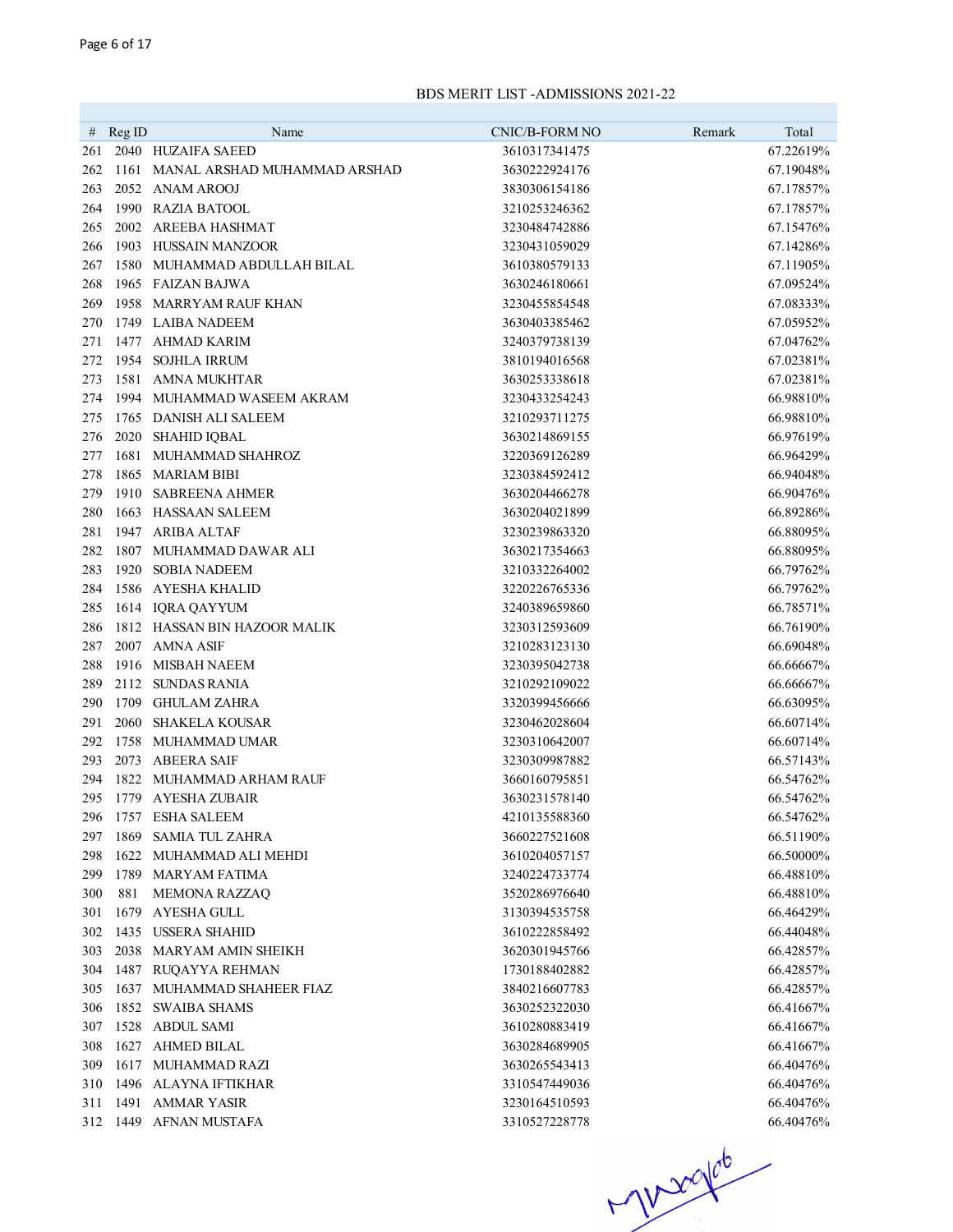|     |            |                                   |                                 | Remark<br>Total |
|-----|------------|-----------------------------------|---------------------------------|-----------------|
| 313 | $#$ Reg ID | Name<br>1495 HAMMAD ALI           | CNIC/B-FORM NO<br>3630245115913 | 66.38095%       |
| 314 |            | 1470 AYESHA ALI                   | 3610229071040                   | 66.34524%       |
| 315 |            | 1880 AIMEN KHAN                   | 3630248587378                   | 66.33333%       |
| 316 |            | 1979 MUHAMMAD SAAD NAVEED         | 3630280620379                   | 66.32143%       |
| 317 |            | 2001 FARIHA ASHIQ                 | 3230298504556                   | 66.30952%       |
| 318 |            | 1896 MAHAM MAHMOOD                | 3630267666602                   | 66.30952%       |
| 319 |            | 1714 AREEBA SARDAR                | 3510225532332                   | 66.30952%       |
| 320 |            | 1453 GHULAM BAHA UL HAQ           | 3630248787675                   | 66.30952%       |
| 321 |            | 1696 MUHAMMAD ASAD                | 3630214046809                   | 66.28571%       |
| 322 |            | 2088 AQSA HAMEED                  | 3630170116858                   | 66.26190%       |
| 323 |            | 2022 MUHAMMAD ZEESHAN RAHEEM      | 3230253886811                   | 66.26190%       |
| 324 |            | 2035 FAIQA AZHAR                  | 3230404457214                   | 66.25000%       |
| 325 | 969        | <b>MARYAM BAKHTAWAR</b>           | 3660112921670                   | 66.25000%       |
| 326 | 1988       | <b>TEHREEM FATIMA</b>             | 3620301853616                   | 66.21429%       |
| 327 |            | 1926 INSHRAH KHAN                 | 3630260321706                   | 66.19048%       |
| 328 |            | 2058 HAMMAD RAZA                  | 9140001909721                   | 66.19048%       |
| 329 | 1790       | <b>USHNA SAMEEN NAZAR</b>         | 3210286890478                   | 66.17857%       |
| 330 |            | 1574 ALIYAN TAHIR                 | 3630215146691                   | 66.16667%       |
| 331 |            | 1783 AMNA SHAUKAT                 | 3320168344828                   | 66.13095%       |
| 332 | 1631       | MUHAMMAD USMAN ZAFAR              | 3630256494971                   | 66.11905%       |
| 333 |            | 1859 MUHAMMAD AWAIS               | 3630234552181                   | 66.10714%       |
| 334 |            | 1915 AQSA MUMTAZ                  | 3610136341474                   | 65.96429%       |
| 335 |            | 1849 MALIKA HANIF                 | 3630286854792                   | 65.96429%       |
| 336 |            | 1504 HAMMAD AKRAM                 | 3630258350059                   | 65.94048%       |
| 337 |            | 1943 MUBEEN FATIMA                | 363026578797                    | 65.90476%       |
| 338 |            | 1912 RIMSHA SHEIKH 0              | 3630242537020                   | 65.89286%       |
| 339 | 2063       | ZONAIN ADIL KHAN                  | 3630215524998                   | 65.88095%       |
| 340 |            | 2102 BAKHTAWARA ALAM              | 1710168442182                   | 65.88095%       |
| 341 |            | 1866 UMER FAROOQ                  | 3330259402243                   | 65.86905%       |
| 342 | 2009       | <b>RIMSHA ANEES</b>               | 3630242569780                   | 65.86905%       |
| 343 | 1905       | <b>HASSAN MANZOOR</b>             | 3230491688413                   | 65.85714%       |
| 344 | 2021       | <b>MARYAM FATIMA</b>              | 3110158605182                   | 65.85714%       |
| 345 |            | 1781 RAMISHA ZAHRA                | 3230386759516                   | 65.84524%       |
| 346 |            | 1441 EMAN FATIMA                  | 3240277314044                   | 65.84524%       |
| 347 |            | 1876 USWA HAMID USWA HAMID HASHMI | 3130147632404                   | 65.82143%       |
| 348 |            | 1995 RIDA FATIMA                  | 3660236836484                   | 65.77381%       |
| 349 |            | 1732 BAKHTAWAR KHAN               | 3630247982774                   | 65.77381%       |
| 350 |            | 1917 HAZIQ MUNEER                 | 3220249238653                   | 65.76190%       |
| 351 |            | 1919 ALI RAZA                     | 3630345777897                   | 65.76190%       |
| 352 |            | 2065 ZARYAB TAHIR                 | 3210211967409                   | 65.75000%       |
| 353 |            | 1853 MUNAZA PERVAIZ               | 3130296777884                   | 65.72619%       |
| 354 |            | 1481 MUQADAS NADEEM               | 3630234116656                   | 65.72619%       |
| 355 |            | 1715 HANZLA HABIB                 | 3240319711055                   | 65.69048%       |
| 356 |            | 1942 ARHAM SALMAN                 | 3230435710953                   | 65.67857%       |
| 357 |            | 2051 MADEEHA BATOOL               | 3220287059950                   | 65.67857%       |
| 358 |            | 1444 HUZAFA HAIYAM                | 3220388291739                   | 65.65476%       |
|     |            | 359 1455 MARIA KAMRAN             | 6110141357326                   | 65.64286%       |
| 360 |            | 1955 ROMANA KASHIF DURRANI        | 3240217236256                   | 65.63095%       |
| 361 |            | 1887 HUSSAIN ALI                  | 3630314997219                   | 65.61905%       |
| 362 |            | 2056 JAVERIA FATIMA               | 3660381366176                   | 65.60714%       |
| 363 |            | 1827 BISMAH KHAN                  | 3610153805776                   | 65.59524%       |
|     |            | 364 1612 FATIMA HASNAIN           | 3610211369476                   | 65.59524%       |

 $-100000$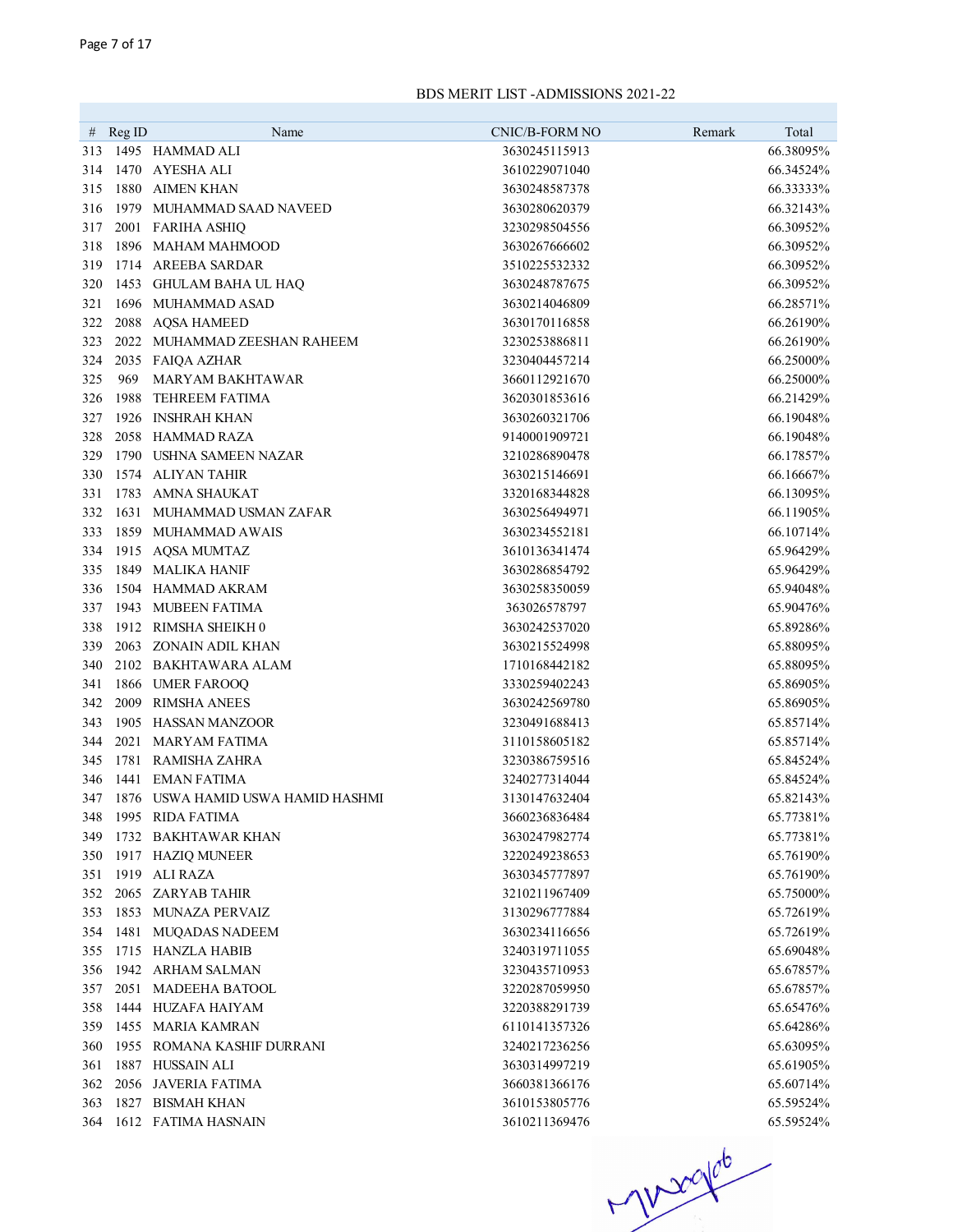| #   | Reg ID | Name                                       | CNIC/B-FORM NO | Remark | Total     |
|-----|--------|--------------------------------------------|----------------|--------|-----------|
| 365 |        | 1650 TANZEELA HABIB                        | 3830260871932  |        | 65.59524% |
| 366 | 1833   | <b>MUZAMIL RAZA</b><br>1553 MAFREEN KANWAL | 3230429085161  |        | 65.58333% |
| 367 |        | 1982 BASUM HAYAT                           | 3220328080278  |        | 65.57143% |
| 368 |        |                                            | 3520229468767  |        | 65.57143% |
| 369 |        | 1984 NISHA TAHIR                           | 3630237923082  |        | 65.57143% |
| 370 |        | 1507 MUHAMMAD AHMED HUZAIFA                | 3230307872389  |        | 65.57143% |
| 371 |        | 2018 ZOHAIB JAFAR                          | 3620340296965  |        | 65.54762% |
| 372 | 178    | <b>AAIMA HUMAYUN</b>                       | 3420187045332  |        | 65.51190% |
| 373 |        | 2116 PARI SAROOSH                          | 3630264144740  |        | 65.48810% |
| 374 |        | 1805 ASMA AMIN                             | 3630213853072  |        | 65.47619% |
| 375 |        | 1505 MUHAMMAD MOAAZ ZAFAR                  | 3640299255169  |        | 65.45238% |
| 376 |        | 1928 NIMRA REHMAN                          | 3630155806826  |        | 65.44048% |
| 377 | 1583   | <b>JAVERIA ILYAS</b>                       | 3130119206674  |        | 65.44048% |
| 378 |        | 1824 AQSA ZAINAB                           | 3320292590562  |        | 65.42857% |
| 379 |        | 1573 NASREEN NASREEN                       | 3230468934820  |        | 65.41667% |
| 380 |        | 1519 MARIA ASLAM                           | 3630204950288  |        | 65.40476% |
| 381 |        | 1978 EMAN FATIMA BUKHARI                   | 3240313673454  |        | 65.39286% |
| 382 |        | 1786 SAAD QURESHI                          | 3740528687281  |        | 65.39286% |
| 383 |        | 1551 RIDA SADIQ                            | 3230304203312  |        | 65.39286% |
| 384 |        | 1480 SULTAN MOHEUDEEN                      | 3630234012533  |        | 65.39286% |
| 385 |        | 1950 UMBER FAREED                          | 3630237351348  |        | 65.36905% |
| 386 |        | 1751 SHAHEER ZAFAR                         | 3630290753033  |        | 65.36905% |
| 387 |        | 1514 AREEBA KHALID                         | 3330223166342  |        | 65.36905% |
| 388 | 2077   | ALEESHA KHALID                             | 3230416982712  |        | 65.34524% |
| 389 | 1885   | JAHANGIR19770                              | 3220230384214  |        | 65.34524% |
| 390 | 150    | <b>SARA ASLAM</b>                          | 3110180239146  |        | 65.34524% |
| 391 | 1921   | <b>ALIZA KUNVAR</b>                        | 3240343341608  |        | 65.29762% |
| 392 | 2000   | <b>GHAZALA ATTA0</b>                       | 3210120223846  |        | 65.28571% |
| 393 | 1985   | ARSHIA BADAR                               | 3130179714846  |        | 65.27381% |
| 394 |        | 1891 IQRA BILAL                            | 3210235716096  |        | 65.26190% |
| 395 |        | 1634 IQRA MUKHTIAR                         | 3210403814632  |        | 65.26190% |
| 396 |        | 1816 SARIA RAUF                            | 3630181116352  |        | 65.26190% |
| 397 | 1940   | <b>TOOBA MISHAL</b>                        | 3810121414094  |        | 65.25000% |
| 398 | 1830   | <b>AIMEN BATOOL</b>                        | 3220396868684  |        | 65.22619% |
| 399 |        | 1844 ANAIZA KHAN KHOSA                     | 3210207115464  |        | 65.20238% |
| 400 |        | 1643 SUNAINAH RAO                          | 3230349747654  |        | 65.20238% |
| 401 |        | 1925 HIRA SHAHID                           | 3420125964164  |        | 65.17857% |
| 402 |        | 1613 AZAN SHAUKAT KHAN                     | 3630272120319  |        | 65.17857% |
| 403 |        | 1907 ABDUL REHMAN                          | 3530266460211  |        | 65.16667% |
| 404 |        | 1440 MUHAMMAD MUSA                         | 3210278151085  |        | 65.16667% |
| 405 |        | 1815 FATIMA MANZOOR                        | 3530143360584  |        | 65.15476% |
| 406 |        | 1683 ABDUL HADI KHALID                     | 3710176521523  |        | 65.15476% |
| 407 | 673    | <b>FARIA IRFAN</b>                         | 3130210146384  |        | 65.14286% |
| 408 |        | 1837 MARRYUM SAIF                          | 3210226737682  |        | 65.13095% |
| 409 |        | 2045 MARYAM MAOSOOD CHOUDHARY              | 3620106567402  |        | 65.13095% |
| 410 |        | 1785 AREEBA KHAWAR                         | 6110177048632  |        | 65.11905% |
| 411 |        | 1547 ASAD ALI                              | 3660285165779  |        | 65.10714% |
| 412 |        | 1788 SARAH FAISAL                          | 3630215303422  |        | 65.10714% |
| 413 |        | 1977 MUHAMMAD HUSNAIN                      | 3330201297357  |        | 65.08333% |
|     |        | 414 1992 MUHAMMAD NOMAN                    | 3220328508281  |        | 65.07143% |
| 415 |        | 1590 AHSAN RIAZ                            | 3230472336997  |        | 65.04762% |
|     |        | 416 1964 MARYAM 0                          | 3610370958998  |        | 65.03571% |

 $410000000$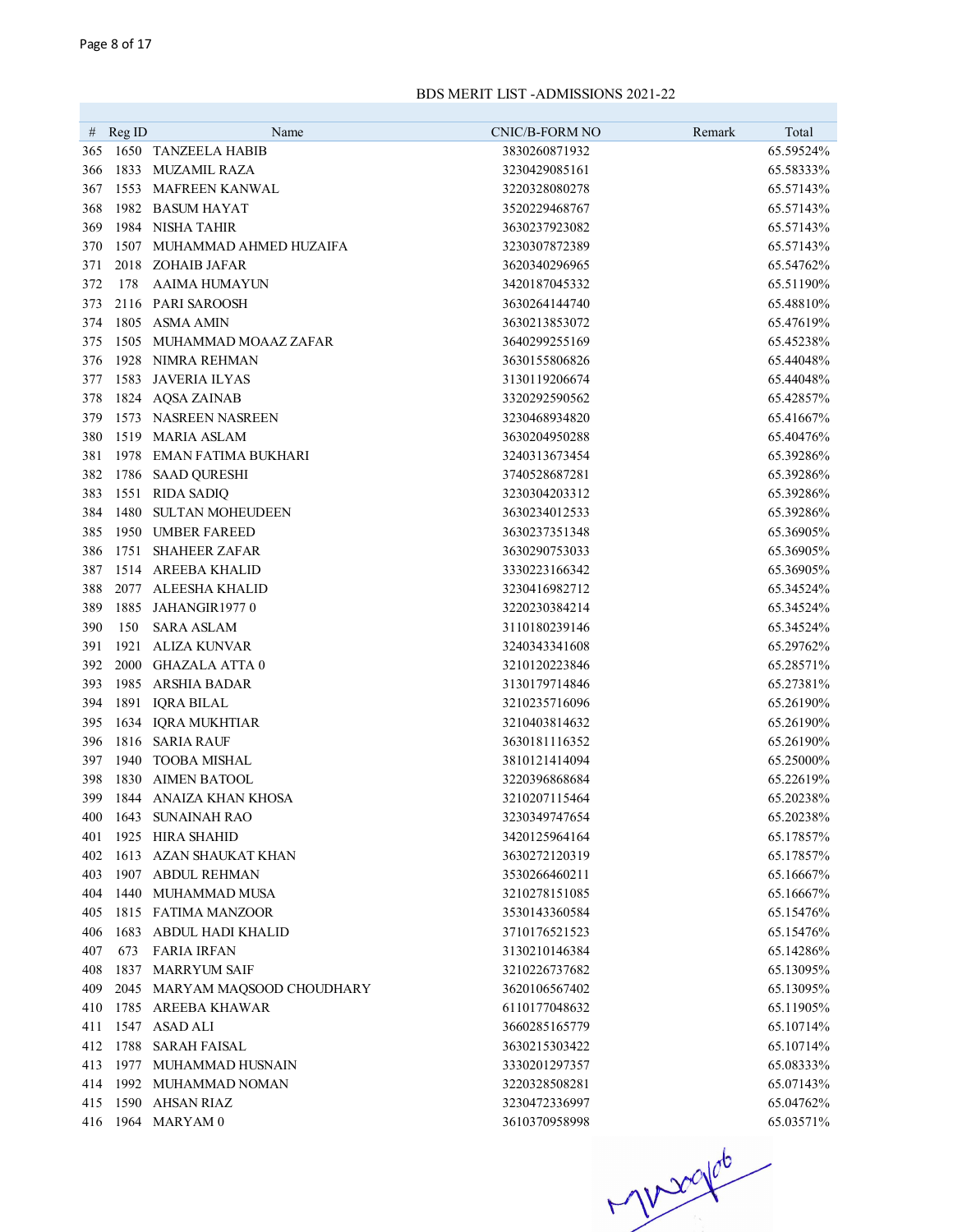| #          | RegID | Name                                  | CNIC/B-FORM NO                 | Remark<br>Total        |
|------------|-------|---------------------------------------|--------------------------------|------------------------|
| 417        |       | 1808 MUHAMMAD ABDUL RAFAY             | 5440120531333                  | 65.02381%              |
| 418        |       | 2084 UROOJ UROOJ                      | 3460151060680                  | 65.01190%              |
| 419        |       | 1864 AYESHA YAQOOB                    | 3230361580744                  | 64.98810%              |
| 420        |       | 1463 NIDA FATIMA                      | 3240468048308                  | 64.97619%              |
| 421        | 323   | <b>BISMA RIAZ</b>                     | 3630207608748                  | 64.97619%              |
| 422        | 1755  | UMAIR ZULFIQAR                        | 3630224936521                  | 64.96429%              |
| 423        | 1533  | MUHAMMAD ILYAS                        | 3240337891543                  | 64.96429%              |
| 424        | 1871  | <b>MALEEKA QURESHI</b>                | 3240249873362                  | 64.94048%              |
| 425        | 1848  | ALINA ASGHAR                          | 3230233004534                  | 64.92857%              |
| 426        | 1771  | <b>AYESHA KASHIF</b>                  | 3530129208594                  | 64.92857%              |
| 427        | 2071  | <b>ZERYAB ALI</b>                     | 3130192979215                  | 64.92857%              |
| 428        | 1946  | KHUSHBAKHT ZAHRA                      | 3210204753500                  | 64.91667%              |
| 429        | 1804  | <b>MAHAZAIB MAHAZAIB</b>              | 3210219918900                  | 64.91667%              |
| 430        |       | 1933 MUHAMMAD AYYAN UD DIN            | 3110216053689                  | 64.90476%              |
| 431        | 1718  | <b>BADAR MUNIR</b>                    | 3230495585745                  | 64.89286%              |
| 432        | 1685  | ZAKRIA BILAL                          | 3230426661387                  | 64.89286%              |
| 433        | 1766  | SANA YOUSAF                           | 3660172724180                  | 64.88095%              |
| 434        |       | 1472 AHMED TIHAM ASGHAR               | 3130496518919                  | 64.88095%              |
| 435        | 1530  | AGHA MUHAMMAD HASHIM                  | 3220217338791                  | 64.86905%              |
| 436        | 1636  | <b>UMNAH ZAINAB</b>                   | 3210242371919                  | 64.83333%              |
| 437        | 1454  | MUHAMMAD ABDULLAH                     | 3630208233845                  | 64.82143%              |
| 438        |       | 1675 NOORULEMAN ASIM ASIM             | 3130201100416                  | 64.82143%              |
| 439        |       | 1512 YEMSHEEN FATIMA                  | 3630259569656                  | 64.79762%              |
| 440        |       | 1591 MUHAMMAD SUBHAN                  | 3230453319763                  | 64.79762%              |
| 441        |       | 1970 NAEEM AKRAM                      | 3230493778937                  | 64.77381%              |
| 442        |       | 1851 USWA JUNAID                      | 3240323167302                  | 64.75000%              |
| 443        | 1620  | SHARIQ AHMAD                          | 1620287618017                  | 64.75000%              |
| 444        |       | 2113 AIMA IMTIAZ                      | 3660182069104                  | 64.73810%              |
| 445        |       | 2054 MUHAMMAD SAYYAM                  | 3630314054003                  | 64.72619%              |
| 446        |       | 1521 HAMNA TAHIR                      | 3830283153706                  | 64.72619%              |
| 447        |       | 1560 HAFSA ASLAM                      | 3660238103638                  | 64.70238%              |
| 448        |       | 1624 FARWA ALI                        | 3610235194694                  | 64.70238%              |
| 449        |       | 1797 USHNA SAEED                      | 3610477397418                  | 64.67857%              |
| 450        |       | 1692 NAIRA MAZHAR                     | 3660303801574                  | 64.67857%              |
| 451        |       | 1730 MUHAMMAD ALI SHAH                | 3220319895521                  | 64.66667%              |
| 452        |       | 1728 HASSAM UL DIN                    | 3610207597333                  | 64.64286%              |
| 453        | 1756  | <b>SAAD AMEEN</b>                     | 3220377655191                  | 64.63095%              |
| 454        | 1473  | <b>SAIRA FAROOQ</b>                   | 3120532939826                  | 64.61905%              |
| 455        |       | 1464 FARBA FARID                      | 6110156928622                  | 64.61905%              |
| 456        |       | 1674 KHANSA LAEEQ                     | 3220378235382                  | 64.60714%              |
| 457        |       | 1629 SUMAN YAQOOB<br>1773 AYMAN ZAHRA | 3120155152470                  | 64.59524%<br>64.59524% |
| 458        |       | 1736 MUHAMMAD SHOAIB                  | 3610217872880<br>3230112485133 | 64.52381%              |
| 459<br>460 |       | 2042 FIZZA RANA                       | 3220224315460                  | 64.51190%              |
| 461        | 1509  | <b>AREEBA SALEEM</b>                  | 3660258091878                  | 64.51190%              |
| 462        | 2069  | <b>MAHEEN ASLAM</b>                   | 3220378058120                  | 64.50000%              |
| 463        |       | 1414 ZENIA SAFWAN                     | 6110102951532                  | 64.50000%              |
| 464        |       | 1517 URWAH ASGHAR                     | 3410438576308                  | 64.47619%              |
| 465        |       | 1678 HUMNA MUHAMMAD AMJAD             | 3310031226776                  | 64.46429%              |
| 466        |       | 1600 AYESHA TAHIR                     | 3650245072636                  | 64.46429%              |
| 467        |       | 1740 HAMMAD ASGHAR                    | 3630269107937                  | 64.40476%              |
| 468        |       | 1558 ABDUL MAJID                      | 3630367890843                  | 64.39286%              |
|            |       |                                       |                                |                        |

 $406 - 363$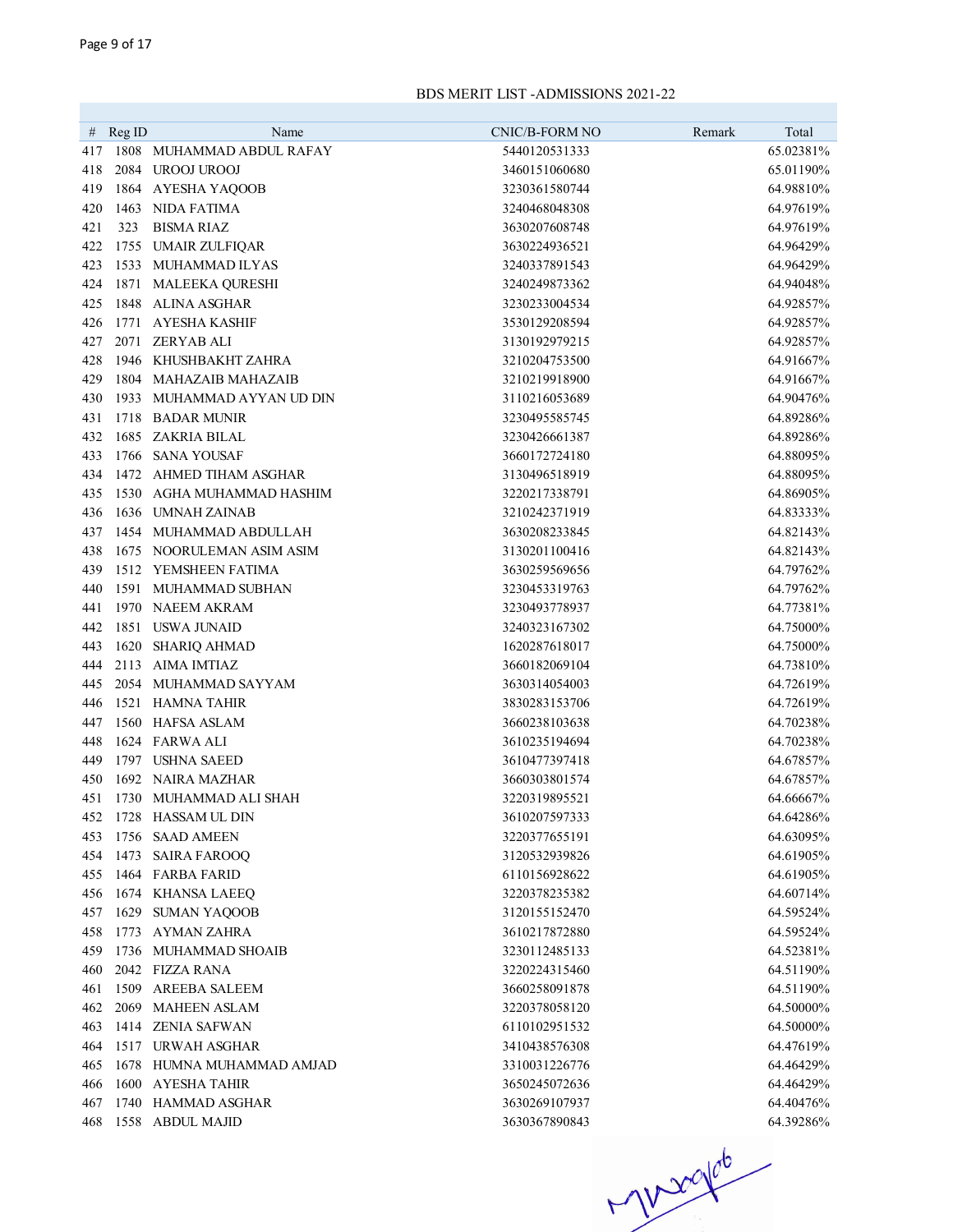| #          | Reg ID | Name                                    | CNIC/B-FORM NO                 | Remark | Total     |
|------------|--------|-----------------------------------------|--------------------------------|--------|-----------|
| 469        |        | 1577 AMINA ILYAS                        | 3440241808660                  |        | 64.27381% |
| 470        | 2034   | <b>TATHEER ZAHRA</b>                    | 3210403786260                  |        | 64.23810% |
| 471        |        | 1658 KALEEM ULLAH                       | 3610291663767                  |        | 64.22619% |
| 472        |        | 1744 MUHAMMAD MEMON RASHEED             | 3530192058355                  |        | 64.20238% |
| 473        |        | 2064 MOHID ALI                          | 3660309339799                  |        | 64.19048% |
| 474        |        | 1439 HAMMAD HASSAN                      | 3610396336547                  |        | 64.19048% |
| 475        |        | 1566 ARWA JAMEEL                        | 3210207275096                  |        | 64.17857% |
| 476        |        | 1462 ABDUS SALAM                        | 3630243462753                  |        | 64.16667% |
| 477        | 1776   | <b>TOOBA BASHIR</b>                     | 5650323447596                  |        | 64.15476% |
| 478        |        | 1697 MUHAMMAD SAUD                      | 1110115332663                  |        | 64.14286% |
| 479        |        | 1687 NOOR UL AIN.                       | 3330243626834                  |        | 64.14286% |
| 480        |        | 1688 HAMMAD YAQOOB                      | 3130151827779                  |        | 64.13095% |
| 481        | 500    | MUHAMMAD ABDULLAH MANSOOR               | 3320177354831                  |        | 64.10714% |
| 482        |        | 1572 HABIBA INTIZAR                     | 3230485635024                  |        | 64.10714% |
| 483        |        | 1526 ZAHEER ABBAS                       | 3810187398443                  |        | 64.09524% |
| 484        | 1568   | AREEBA ALI                              | 3660144203434                  |        | 64.07143% |
| 485        | 465    | <b>DUA IQRAR</b>                        | 3630213096246                  |        | 64.07143% |
| 486        |        | 1884 UMAIS TARIQ                        | 3540456574099                  |        | 64.05952% |
| 487        |        | 1801 ZAHRA ALI HAQUE                    | 3630298426228                  |        | 64.04762% |
| 488        |        |                                         | 3130144242961                  |        | 64.02381% |
|            |        | 1770 USMAN YAQOOB                       |                                |        | 64.01190% |
| 489<br>490 |        | 1456 TALHA SAQIB<br>1555 MUHAMMAD WAQAS | 3610103154523<br>3660248216289 |        | 64.01190% |
|            |        | 1706 LAIBA KHAN                         | 3230438761364                  |        |           |
| 491        |        |                                         |                                |        | 63.97619% |
| 492        |        | 1962 MUHAMMAD ASAD                      | 3210257142671                  |        | 63.95238% |
| 493        |        | 1913 SARMAD SADIQ                       | 3210294947065                  |        | 63.95238% |
| 494        |        | 1582 TAHREEM FATIMA                     | 3610449620698                  |        | 63.92857% |
| 495        |        | 1901 MALIK HABIB UR REHMAN              | 3630249625389                  |        | 63.90476% |
| 496        |        | 1834 HAMZA KHAN                         | 3210394110687                  |        | 63.89286% |
| 497        |        | 1937 KAINAT HANIF                       | 3210226639054                  |        | 63.89286% |
| 498        | 1729   | USMAN SALEEM<br><b>SALEHA ZAFAR</b>     | 3630207802457                  |        | 63.89286% |
| 499        | 1798   |                                         | 3130326848282                  |        | 63.88095% |
| 500        | 1989   | <b>MALIKA BATOOL</b>                    | 3210252382812                  |        | 63.85714% |
| 501        | 1739   | AGHNA FATIMA                            | 3240396912734                  |        | 63.84524% |
| 502        | 1690   | <b>MAHAR AYUB FIDA</b>                  | 3210236167793                  |        | 63.83333% |
| 503        |        | 1047 OMAIMA TANVEER                     | 3630299554462                  |        | 63.83333% |
| 504        |        | 1953 MUHAMMAD RAZA                      | 3630113031451                  |        | 63.80952% |
| 505        | 668    | <b>ALISHA REHMAN</b>                    | 3720310745084                  |        | 63.79762% |
| 506        |        | 1960 WANIA NAEEM                        | 3240297403620                  |        | 63.75000% |
| 507        |        | 1784 MUHAMMAD HUZAIFA SHAFIQ MALIK      | 3810151898859                  |        | 63.75000% |
| 508        |        | 1497 FASIHA ASLAM                       | 3130483227820                  |        | 63.75000% |
| 509        |        | 1492 ABDUL REHMAN                       | 3230454049003                  |        | 63.73810% |
| 510        |        | 1796 MUHAMMAD ISMAIL                    | 3630374805617                  |        | 63.72619% |
| 511        |        | 1458 MUHAMMAD SAIM MAQSOOD              | 4210148941771                  |        | 63.72619% |
| 512        |        | 1900 MUHAMMAD ROSHAAN HAFEEZ            | 3320384791039                  |        | 63.69048% |
| 513        |        | 1878 MUHAMMAD HASSAN RAZA RAZA          | 3630125868023                  |        | 63.67857% |
| 514        |        | 1717 RABEA FATIMA                       | 3210403764264                  |        | 63.67857% |
| 515        |        | 1850 MUNEEB AHMED CHAUDHARY             | 3610493980631                  |        | 63.65476% |
| 516        |        | 1800 MUHAMMAD SHAKIR ASLAM              | 3230119176043                  |        | 63.64286% |
| 517        |        | 1664 MUHAMMAD ALI HUSSAINI              | 3230455482439                  |        | 63.64286% |
| 518        |        | 1831 HIRA NASREEN KHAN                  | 3520223525500                  |        | 63.63095% |
| 519        |        | 1661 USHAIQA AKBAR                      | 3230304378738                  |        | 63.63095% |
| 520        |        | 1811 MUHAMMAD ALLAHYAR MALIK            | 1310143343225                  |        | 63.61905% |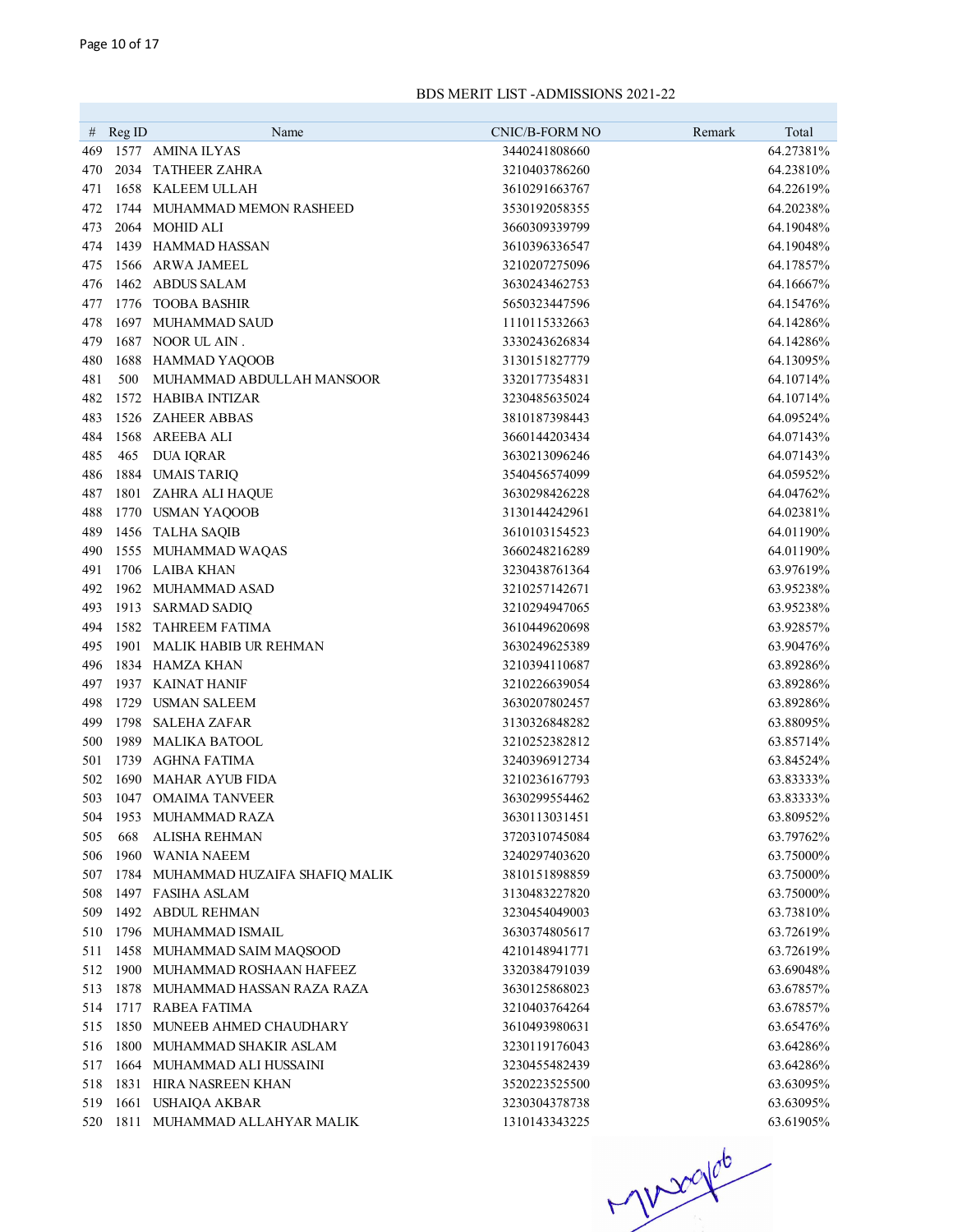|            | # $RegID$ | Name                             | CNIC/B-FORM NO | Remark | Total     |
|------------|-----------|----------------------------------|----------------|--------|-----------|
| 521        |           | 1794 MUHAMMAD ZAMAN UL HAQ       | 3230245300533  |        | 63.61905% |
| 522        |           | 1835 ADNAN IQBAL                 | 3610208659477  |        | 63.59524% |
| 523        |           | 1632 MUHAMMAD ABDULLAH RAHEEM    | 3630220826171  |        | 63.59524% |
| 524        |           | 1803 NIMRA JABEEN                | 3630293846710  |        | 63.58333% |
| 525        |           | 1542 FATIMA AJMAL                | 3630222773338  |        | 63.58333% |
| 526        |           | 1447 JANNAT WAQAR                | 3630246386004  |        | 63.57143% |
| 527        |           | 1939 MUHAMMAD AHMAD              | 3630297822283  |        | 63.54762% |
| 528        |           | 2119 MUHAMMAD EHTESHAM JILANI    | 3330140347585  |        | 63.54762% |
| 529        |           | 2015 AOWN MUHAMMAD               | 3230155460005  |        | 63.52381% |
| 530        |           | 1529 LAIBA RANA                  | 3640118516762  |        | 63.52381% |
| 531        |           | 1562 MUHAMMAD UMAR INAYAT        | 3130147047991  |        | 63.50000% |
| 532        |           | 1618 MALKA PRIHA                 | 3210349218138  |        | 63.50000% |
| 533        |           | 1986 DUA FATIMA                  | 3630266633598  |        | 63.47619% |
| 534        |           | 1951 HASSAN AWAIS                | 3610310869857  |        | 63.47619% |
|            |           | 1465 RANIA SHAHZAD               | 3620364714726  |        | 63.47619% |
| 535<br>536 |           | 1640 AREEBA RIAZ                 | 3210282100110  |        | 63.45238% |
|            |           | 1677 NAWAL AYMEN                 |                |        |           |
| 537        |           |                                  | 3410280611994  |        | 63.40476% |
| 538        |           | 1874 ARFA ZULFIQAR               | 3540464868831  |        | 63.39286% |
| 539        |           | 1370 MUHAMMAD AHMAD              | 3610394253443  |        | 63.39286% |
| 540        |           | 1959 MUHAMMAD AHMAD GHUMMAN      | 3520258892001  |        | 63.38095% |
| 541        |           | 1541 ZAINAB AJMAL                | 3630272177130  |        | 63.36905% |
| 542        |           | 1623 SAFIA SULMAN                | 3210206150764  |        | 63.36905% |
| 543        |           | 1875 SARDAR MUKARAM CHAND        | 3540479427056  |        | 63.36905% |
| 544        |           | 1570 KINZA RAZA                  | 3630271751608  |        | 63.35714% |
| 545        |           | 1787 MUHAMMAD ABDULLAH           | 3130407882951  |        | 63.34524% |
| 546        |           | 1860 MALIK FARAZ AHMAD           | 3210404481621  |        | 63.33333% |
| 547        |           | 1543 MUAZAMA BATOOL              | 3230357470292  |        | 63.30952% |
| 548        |           | 1446 FATIMA ISHAQ MUHAMMAD ISHAQ | 3630343281128  |        | 63.30952% |
| 549        |           | 1879 MUHAMMAD AMJAD RIAZ         | 3130242638547  |        | 63.27381% |
| 550        |           | 1991 MUHAMMAD ABDULLAH           | 3220249705683  |        | 63.26190% |
| 551        |           | 1471 REHAB IDREES                | 3630342040666  |        | 63.23810% |
| 552        |           | 2076 ABDULLAH SALAMAT            | 3530235935109  |        | 63.22619% |
| 553        |           | 1854 HAMZA FAROOQ TAJAMMAL KHAN  | 3520234369955  |        | 63.21429% |
| 554        |           | 1502 HAMZA HASHMI                | 3630210139963  |        | 63.21429% |
|            |           | 555 1642 SAIM TARIQ              | 3310093812029  |        | 63.20238% |
| 556        |           | 1927 SHOAIB ALI                  | 3520109906609  |        | 63.17857% |
| 557        |           | 1602 SARAH JALEEL                | 3120238778536  |        | 63.16667% |
| 558        |           | 1538 ADEENA GILL                 | 3610235999734  |        | 63.16667% |
| 559        |           | 1638 MUHAMMAD ANAS CHEEMA        | 3410446325079  |        | 63.14286% |
| 560        |           | 1489 AREEBA RASHEED              | 3210214932622  |        | 63.14286% |
| 561        |           | 2053 SALMAN SHAHID               | 3520258889755  |        | 63.09524% |
| 562        |           | 1895 FASEEH URREHMAN             | 3630240585011  |        | 63.08333% |
| 563        |           | 1882 MALIK AQIB REHMAN           | 1210160860615  |        | 63.08333% |
| 564        |           | 1737 ABDUL HASEEB                | 3230369994287  |        | 63.08333% |
| 565        |           | 1571 ABDUL HANAN                 | 3840340608159  |        | 63.08333% |
| 566        |           | 1760 MUHAMMAD RIYYAN TARIQ       | 3610429771355  |        | 63.08333% |
| 567        |           | 1747 SAIRA SHOUKAT               | 3230104759790  |        | 63.05952% |
| 568        |           | 1488 ARUNA SHAHBAZ               | 3630277324310  |        | 63.03571% |
| 569        |           | 1656 AMISH SHABIR                | 3210222924847  |        | 63.01190% |
| 570        |           | 1630 HAFIZA AREEBA SHAHEED       | 3660156583232  |        | 63.00000% |
| 571        |           | 1795 MUHAMMAD TAYYAB             | 3640159479241  |        | 62.95238% |
|            |           | 572 1503 KHIZAR ALI              | 3520225415715  |        | 62.95238% |

 $-7000000$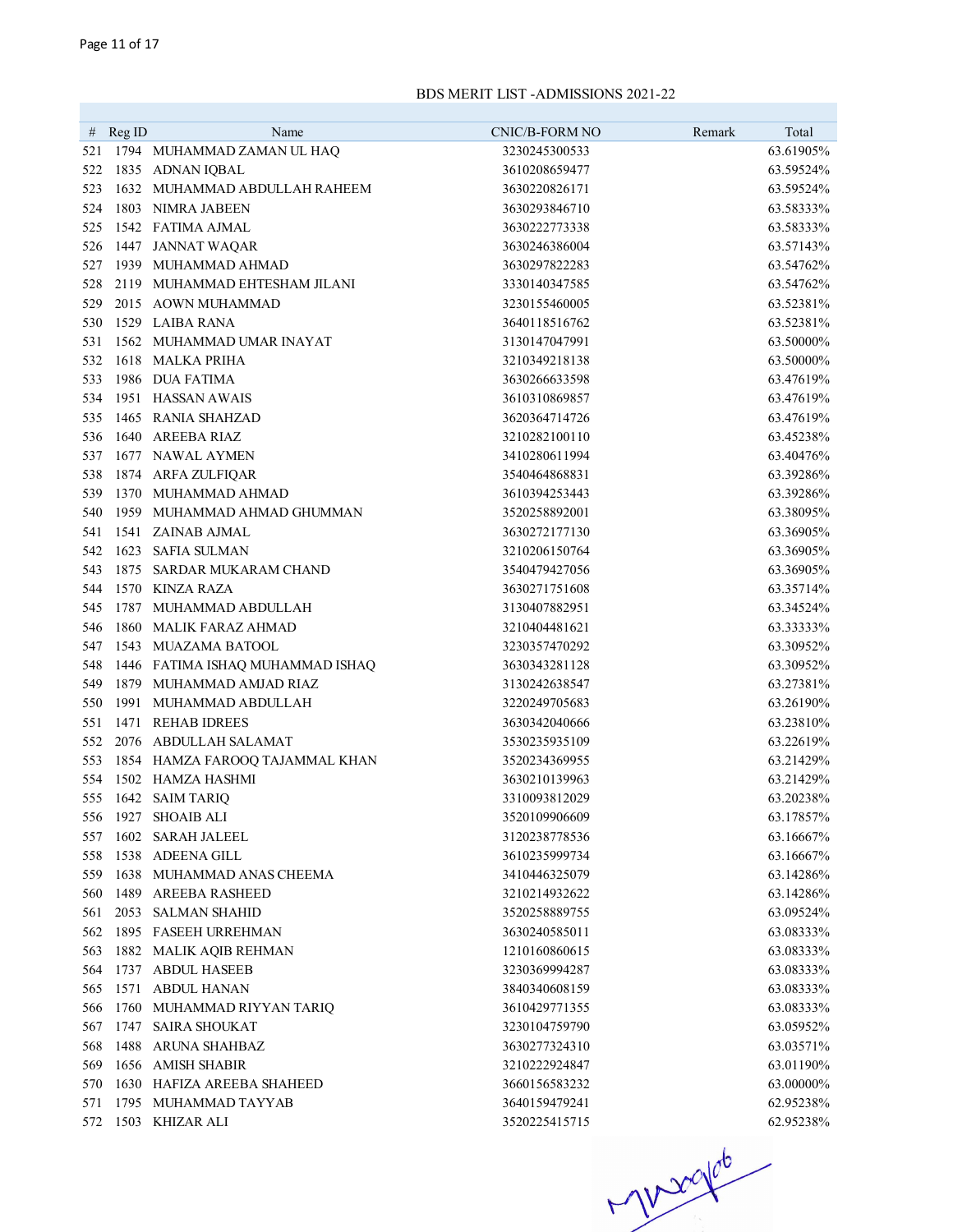|          |        | Name                         | CNIC/B-FORM NO | Remark | Total     |
|----------|--------|------------------------------|----------------|--------|-----------|
| #<br>573 | Reg ID | 2032 MUHAMMAD BILAL FAROOQ   | 3620189443129  |        | 62.94048% |
| 574      |        | 1711 EISA BIN ABDULLAH       | 3630236786113  |        | 62.89286% |
| 575      |        | 1484 FATIMA MUSA             | 3660348723220  |        | 62.89286% |
| 576      |        | 1840 MASOOMA KHAN            | 3320405892808  |        | 62.86905% |
| 577      |        | 2046 VANEEZA ASHFAQ          | 3630267333018  |        | 62.85714% |
| 578      |        | 1700 MUHAMMAD ALI RAZA       | 3630305540075  |        | 62.84524% |
| 579      |        | 1902 BARHA YASMEEN           | 3650190547502  |        | 62.83333% |
| 580      |        | 1589 USAMA RASHID            | 3230457724465  |        | 62.82143% |
| 581      |        | 2094 IQRA ILYAS ILYAS AHMED  | 3210273210362  |        | 62.76190% |
| 582      |        | 1909 NABEELA FAREED          | 3230383451322  |        | 62.76190% |
| 583      |        | 1535 AQSA REHMAN HAMDANI     | 3230302458638  |        | 62.75000% |
| 584      |        | 1554 WASEEM AHMAD            | 3630288380567  |        | 62.69048% |
| 585      |        | 1445 NOOR MALIK              | 3120284683502  |        | 62.67857% |
| 586      |        | 1881 ISHWA NAIREEN ZAHRA     | 3720316838304  |        | 62.66667% |
| 587      |        | 1486 ALI RANA                | 6110183486127  |        | 62.66667% |
| 588      |        | 2029 ROMAISA ZAINAB          | 3210245620282  |        | 62.66667% |
| 589      |        | 1987 FATIMA.                 | 3650243927166  |        | 62.64286% |
| 590      |        | 1434 MARYAM HALEEM           | 3430133697302  |        | 62.64286% |
| 591      |        | 2030 FARWA LATIF             | 3630291801780  |        | 62.61905% |
| 592      |        | 1633 MUHAMMAD ABDULLAH KHAN  | 3210403737353  |        | 62.61905% |
| 593      |        | 1567 MUHAMMAD IRFAN          | 3130245752073  |        | 62.61905% |
| 594      |        | 1527 MAARIYAH MALIK          | 3120144728682  |        | 62.59524% |
| 595      |        | 2043 ABDUL RAFFAY            | 3630235393389  |        | 62.58333% |
| 596      |        | 2098 UMAR MUHAMMAD UMAR AYUB | 3630275157113  |        | 62.57143% |
| 597      |        | 1759 ZAIN UL ABIDEEN         | 3230376912013  |        | 62.57143% |
| 598      |        | 1647 ABDULLAH BIN UMER       | 3130382796505  |        | 62.57143% |
| 599      |        | 1998 MUHAMMAD KAIF           | 3640144601153  |        | 62.54762% |
| 600      |        | 2099 SAMAN KHURRAM           | 3630258999026  |        | 62.52381% |
| 601      |        | 2108 SEEMA BILAL             | 3210252548264  |        | 62.51190% |
| 602      |        | 2011 MUHAMMAD AHMAD          | 3520272193071  |        | 62.48810% |
| 603      |        | 1941 SEERAT ZAHRA            | 3230177199424  |        | 62.47619% |
| 604      |        | 2074 LAIBA NASIR             | 3630289224512  |        | 62.45238% |
| 605      |        | 1752 MOHEED SULTAN           | 1310104627219  |        | 62.45238% |
| 606      |        | 1641 KAMLA ZAINAB            | 3620348421750  |        | 62.39286% |
| 607      |        | 1672 FARAH MURAD             | 3620319041320  |        | 62.36905% |
| 608      |        | 1838 MASOOMA ALI             | 3240387333018  |        | 62.36905% |
| 609      |        | 1802 MUHAMMAD ADEEL          | 3660170997971  |        | 62.35714% |
| 610      |        | 1893 MUHAMMAD FAISAL HAYYAT  | 3220398706809  |        | 62.34524% |
| 611      |        | 1593 ZAINAB RAO              | 3630233947532  |        | 62.34524% |
| 612      |        | 1532 ALINA SAJJAD            | 3210232673630  |        | 62.29762% |
| 613      |        | 1924 HUMZAH SALIM            | 3740526082759  |        | 62.28571% |
| 614      |        | 1894 MUHAMMAD AHMED          | 3720399209377  |        | 62.27381% |
| 615      |        | 1855 NAMIRA SHAKAIB          | 3630243192662  |        | 62.27381% |
| 616      |        | 1780 HAMZA SARFRAZ           | 3740527330953  |        | 62.27381% |
| 617      |        | 2115 MUHAMMAD HAFEEZ         | 3230487677263  |        | 62.26190% |
| 618      |        | 1615 MUHAMMAD ABDULLAH AWAN  | 3230474859289  |        | 62.23810% |
| 619      |        | 2104 MUHAMMAD HAAD KHAN      | 6110153879003  |        | 62.22619% |
| 620      |        | 1536 HAFSA REHMAN HAMDANI    | 3230302553638  |        | 62.22619% |
| 621      |        | 1657 SOBIA BIBI              | 3230350396860  |        | 62.22619% |
| 622      |        | 1806 HAFSA LIAQAT            | 3630283181796  |        | 62.21429% |
| 623      |        | 1680 ALIZA FAROOQ            | 3530206091724  |        | 62.20238% |
| 624      |        | 868 BILAL AHMED              | 6110154978783  |        | 62.15476% |

 $H^{1200106}$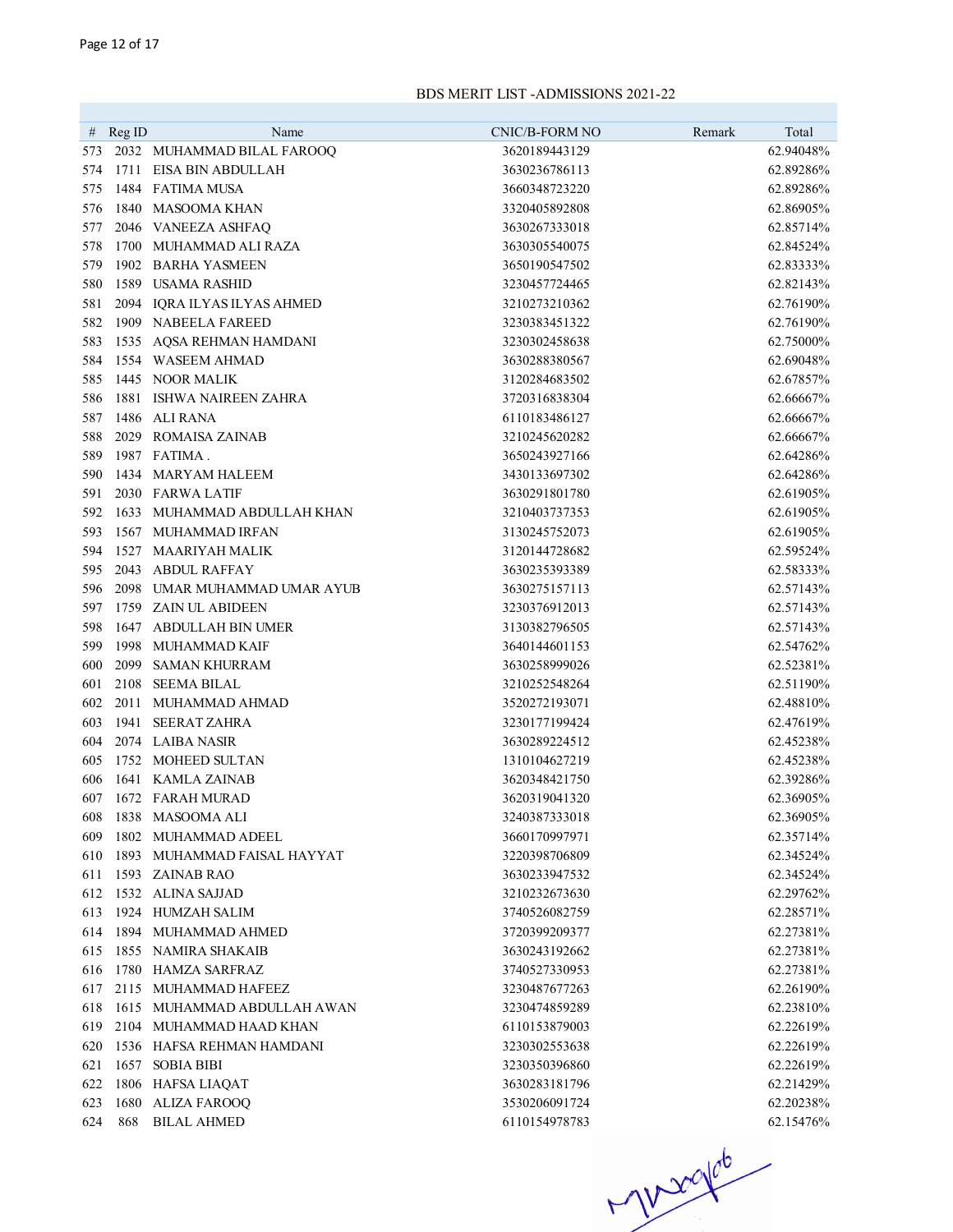|     | # $RegID$ | Name                                               | CNIC/B-FORM NO | Remark | Total      |
|-----|-----------|----------------------------------------------------|----------------|--------|------------|
| 625 |           | 1923 HABZA ZAHOOR                                  | 3520224250318  |        | 62.11905%  |
| 626 |           | 1793 MUDASSIR SARWAR 0                             | 3210345148077  |        | 62.09524%  |
| 627 |           | 1522 MUHAMMAD FAHAD AZHAR                          | 3620229985745  |        | 62.09524%  |
| 628 |           | 1862 HAFIZ MUHAMMAD TALHA SHAHID                   | 3640105424071  |        | 62.08333%  |
| 629 |           | 1605 MUHAMMAD ILYAS BILAL                          | 3230143356685  |        | 62.08333%  |
| 630 |           | 1559 ABDUL MUEED                                   | 3310076424077  |        | 62.08333%  |
| 631 | 1653      | TEHREEM ZAFAR                                      | 3230421503954  |        | 62.07143%  |
| 632 |           | 1563 ANILA IBRAHIM MUHAMMAD IBRAHIM                | 3630269106572  |        | 62.05952%  |
|     |           | 1769 EISHA FATIMA                                  |                |        |            |
| 633 |           |                                                    | 3630261872332  |        | 62.01190%  |
| 634 |           | 1975 WAQAR AMJAD<br>2075 MUHAMMAD NOMAN ALI KHALID | 3240261106031  |        | 62.01190%  |
| 635 |           |                                                    | 3120599485687  |        | 62.00000%  |
| 636 |           | 2008 AROOJ FATIMA                                  | 3530148021618  |        | 62.00000%  |
| 637 | 992       | <b>TEHREEM FATIMA</b>                              | 3610276935952  |        | 61.95238%  |
| 638 |           | 1698 ABDUL MATEEN BODLA                            | 3530365301341  |        | 61.90476%  |
| 639 |           | 1588 AYESHA MUSHTAQ                                | 3630257264334  |        | 61.86905%  |
| 640 |           | 1843 MAAZ SOHAIL                                   | 3630254439047  |        | 61.83333%  |
| 641 |           | 1515 SOHAN KARARA                                  | 4510429494199  |        | 61.80952%  |
| 642 |           | 1557 ZAINAB JAVED JAVED IQBAL                      | 3240386944152  |        | 61.79762%  |
| 643 |           | 1742 NEEHA ALI                                     | 3230463142188  |        | 61.78571%  |
| 644 |           | 1938 MUHAMMAD SAAD                                 | 3660109964277  |        | 61.75000%  |
| 645 |           | 1442 HIFSA ASGHAR                                  | 3420191547902  |        | 61.75000%  |
| 646 |           | 2082 TOOBA SABIR                                   | 3650214983808  |        | 61.71429%  |
| 647 |           | 1686 SHAHEERA AZHAR                                | 3530150982212  |        | 61.69048%  |
| 648 |           | 1531 HAFIZ JAWAD RASOOL                            | 3230416231449  |        | 61.67857%  |
| 649 |           | 1561 AIMAN SANA                                    | 3320315010086  |        | 61.67857%  |
| 650 |           | 1829 FATIMA ABID                                   | 3230133934026  |        | 61.65476%  |
| 651 |           | 1799 INSHARAH ZAINAB                               | 3630208969924  |        | 61.64286%  |
| 652 |           | 1565 TAHREEM FATIMA                                | 3810277782480  |        | 61.63095%  |
| 653 |           | 1479 DUA FAIZ                                      | 3210205853694  |        | 61.61905%  |
| 654 |           | 1475 KHUSHNASEEB AZIZ                              | 3210255506082  |        | 61.59524%  |
| 655 |           | 1493 ABDULLAH RASHID                               | 3110289170481  |        | 61.54762%  |
| 656 |           | 1506 PALWASHA JAN                                  | 3130278925054  |        | 61.53571%  |
| 657 |           | 1911 MUHAMMAD UZAIR                                | 3630239426303  |        | 61.52381%  |
| 658 |           | 1842 SOFIA TARAR                                   | 3520273156338  |        | 61.52381%  |
| 659 |           | 1731 MAHNOOR MUSTAFA                               | 3630295069990  |        | 61.50000%  |
| 660 |           | 1595 USMAN HAFEEZ                                  | 3460124596421  |        | 61.36905%  |
| 661 |           | 1699 LINTAA SAMIN ASHRAF                           | 3840254328940  |        | 61.35714\% |
| 662 |           | 1621 MARYAM NAEEM                                  | 3520219123884  |        | 61.35714%  |
| 663 |           | 1469 HUSNAIN YOUSAF                                | 3640114966979  |        | 61.34524%  |
| 664 |           | 2061 AZKA LATIF ABDUL LATIF                        | 3650236014250  |        | 61.33333%  |
| 665 |           | 1814 HAMDAN NOOR                                   | 3650106789993  |        | 61.32143%  |
| 666 |           | 1724 ABDUL HASEEB KHAN                             | 6110116999637  |        | 61.32143%  |
| 667 |           | 1585 SOBAN QASIM                                   | 3610176642969  |        | 61.30952%  |
| 668 |           | 1625 FATIMA SALEEM HANIF                           | 3610356126816  |        | 61.29762%  |
| 669 |           | 1468 MUHAMMAD ABDULLAH                             | 3130438763495  |        | 61.27381%  |
| 670 |           | 1297 TANZEELA SAID                                 | 1420224783680  |        | 61.22619%  |
| 671 |           | 1741 SYEDA UZMA BATOOL NAQVI                       | 3620349065080  |        | 61.16667%  |
| 672 |           | 1930 RASHA MUHAMMAD                                | 3130142592440  |        | 61.14286%  |
| 673 |           | 1922 MUHAMMAD FAWAD AHMAD                          | 3640222497031  |        | 61.11905%  |
| 674 |           | 1999 SHABANA ZULFIQAR                              | 3220203212206  |        | 61.11905%  |
| 675 |           | 2091 RAIS MUHAMMAD HAMZA                           | 3130382189617  |        | 61.10714%  |
| 676 |           | 1606 JUNAID HUMDAN                                 | 1730172892795  |        | 61.10714%  |

 $H1200106$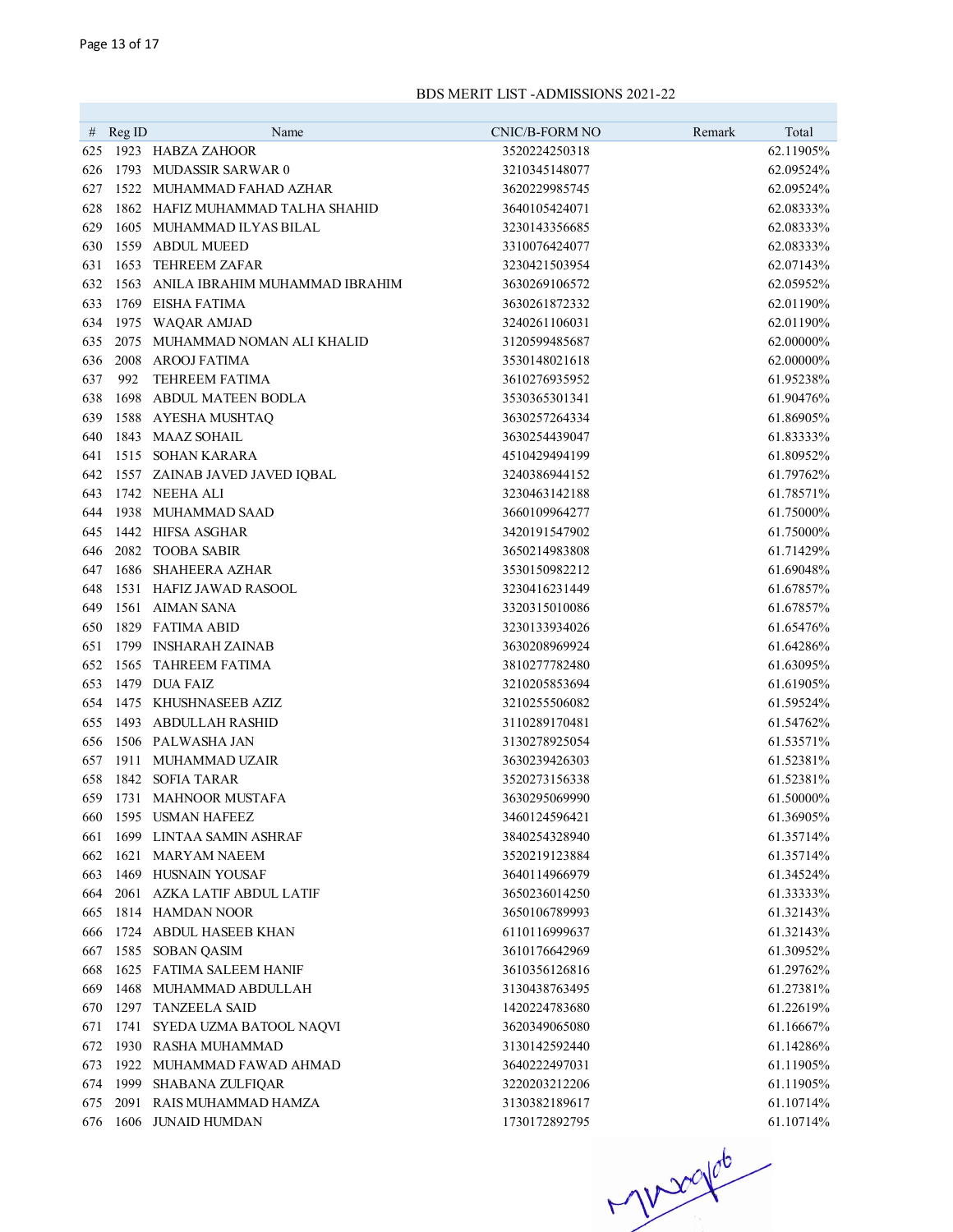| #   | Reg ID | Name                           | <b>CNIC/B-FORM NO</b> | Remark<br>Total |
|-----|--------|--------------------------------|-----------------------|-----------------|
| 677 |        | 1652 SIKANDAR ASHRAF           | 3610395707803         | 61.09524%       |
| 678 |        | 1948 MINAHIL FATIMA            | 3320277920706         | 61.07143%       |
| 679 | 148    | <b>RAMEEN MANNAN</b>           | 3120276516062         | 61.05952%       |
| 680 |        | 1537 ANNA TUL KUBRA TUL KUBRA  | 3830196943976         | 61.04762%       |
| 681 |        | 1693 SHAHERYAR QAYYUM          | 3610493481339         | 61.01190%       |
| 682 | 1777   | SAWERA RIAZ                    | 3230172690182         | 61.00000%       |
| 683 | 2019   | ABDULLAH ARSHAD                | 3630274413259         | 60.95238%       |
| 684 |        | 1963 MUHAMMAD SARMAD SIDDIQUI  | 3610281114147         | 60.95238%       |
| 685 | 1579   | ALI HAIDER NAWAZ               | 3110304980469         | 60.95238%       |
| 686 |        | 1877 MEHRWER RASHEED BIBI      | 3210316014674         | 60.90476%       |
| 687 |        | 2028 SHARJEEL UR REHMAN        | 3840311776425         | 60.85714%       |
| 688 | 1708   | ALI REHMAN KHAN                | 3520269551539         | 60.85714%       |
| 689 |        | 1451 MUHAMMAD ABDULLAH         | 3630260082925         | 60.83333%       |
| 690 |        | 1549 AMNA ALAMGEER             | 3630289810420         | 60.79762%       |
| 691 | 1601   | <b>SAIRA NAWAZ</b>             | 3660207028384         | 60.77381%       |
| 692 |        | 1430 MUHAMMAD REHMAN           | 3110492616993         | 60.77381%       |
| 693 |        | 1460 WALEED REHAN              | 3320104309085         | 60.76190%       |
| 694 |        | 1508 ALEENA MAJEED             | 3210235682752         | 60.75000%       |
| 695 |        | 1592 MUHAMMAD SHAHAB           | 3650256612531         | 60.73810%       |
| 696 |        | 2097 AWAIS HASSAN              | 3210404103917         | 60.67857%       |
| 697 |        | 1609 MUDASIR IMRAN             | 3120373718945         | 60.64286%       |
| 698 |        | 1476 ZOHA SYED                 | 6110104776060         | 60.64286%       |
| 699 | 986    | <b>UME HANI</b>                | 3550105187852         | 60.61905%       |
| 700 |        | 1945 ASHAN FAREED              | 3320372173657         | 60.59524%       |
| 701 |        | 1587 SASSI KHAN                | 3210242137182         | 60.55952%       |
| 702 |        | 1845 FATIMA KUNDI              | 1210162788882         | 60.54762%       |
| 703 |        | 1651 MASOOD AHMED BAZAI        | 5440081898547         | 60.52381%       |
| 704 |        | 1639 MAHEEN AAMIR              | 3630467258040         | 60.50000%       |
| 705 |        | 1466 TALIA SABAHAT             | 1210327102934         | 60.50000%       |
| 706 |        | 1914 IMAN ALI                  | 3120265848718         | 60.47619%       |
| 707 |        | 1691 SHAUKAT ALI               | 3240324302689         | 60.47619%       |
| 708 |        | 1523 MUHAMMAD TALHA RAZZAQ     | 3650168348353         | 60.47619%       |
| 709 |        | 1768 MANAHIL RASHEED           | 3630243383510         | 60.46429%       |
| 710 |        | 1734 SANA SULTAN               | 3130265346412         | 60.46429%       |
| 711 |        | 1611 AMMAR YOUSUF              | 3130249707011         | 60.42857%       |
| 712 |        | 1748 KHUSHBAKHT KHAN NIAZI     | 3210259497922         | 60.33333%       |
| 713 |        | 1723 UM E AIMAN                | 3210223134938         | 60.33333%       |
| 714 |        | 2100 MARYAM AKHTAR             | 3310265379056         | 60.32143%       |
| 715 |        | 2023 ARSLAN ASLAM              | 3630363022433         | 60.30952%       |
| 716 |        | 1712 UZAIR ASHRAF              | 3650252269377         | 60.30952%       |
| 717 |        | 1863 MINAHIL BINTE TARIQ       | 3740580896800         | 60.26190%       |
| 718 |        | 1616 AROOBA SHABBIR            | 3120222052588         | 60.20238%       |
| 719 |        | 2012 HAJRA ANIS                | 8220379809514         | 60.19048%       |
| 720 |        | 1707 MUHAMMAD HAMZA ZUBAIR     | 3630226791143         | 60.11905%       |
| 721 | 252    | RABIA ABDULLAH                 | 3630240165654         | 60.09524%       |
| 722 |        | 1490 HAMMAD AHMAD              | 3610402526895         | 60.04762%       |
| 723 |        | 1500 ALI HUSSAIN               | 3220354979211         | 60.01190%       |
| 724 |        | 1836 ALI REYAN                 | 3230194265521         | 59.98810%       |
| 725 |        | 1733 MUHAMMAD ABDULLAH         | 3620383021461         | 59.98810%       |
| 726 |        | 1501 MAHA ZULFIQAR             | 3440272349136         | 59.97619%       |
| 727 |        | 1726 SYED MUHAMMAD ABBAS NAQVI | 3840385269595         | 59.94048%       |
| 728 |        | 1564 RABIA NASIR               | 3420106154816         | 59.89286%       |

 $71000006$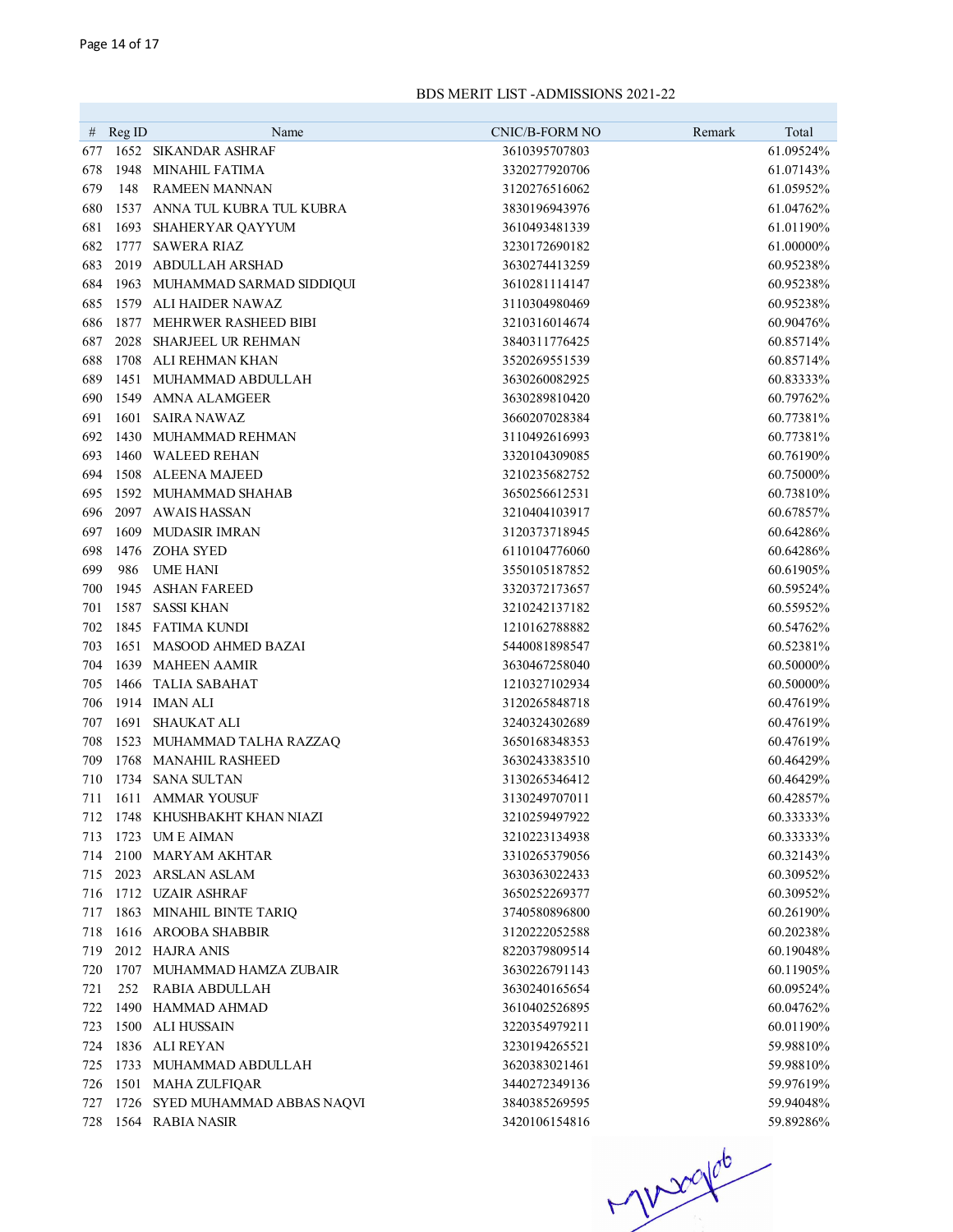|     | # $\text{Reg ID}$ | Name                             | CNIC/B-FORM NO | Remark | Total     |
|-----|-------------------|----------------------------------|----------------|--------|-----------|
| 729 |                   | 1452 MUHAMMAD ABDUL MAJID        | 3220394587647  |        | 59.89286% |
| 730 |                   | 1662 SHER MURTAZA GILLANI        | 3230431220317  |        | 59.88095% |
| 731 |                   | 1906 HUMAYUN KHAN                | 3610311394462  |        | 59.84524% |
| 732 |                   | 1738 MUNTAHA IMRAN               | 3620257637474  |        | 59.80952% |
| 733 |                   | 1725 ZAHRA RAZZAQ                | 3210101724978  |        | 59.80952% |
| 734 |                   | 1594 MAHEEN SATTAR               | 3420185278326  |        | 59.78571% |
| 735 |                   | 1499 ABDUL REHMAN MUHAMMAD AMJAD | 3330343300521  |        | 59.76190% |
| 736 |                   | 1753 WASSIA TARIQ                | 2260156746982  |        | 59.73810% |
| 737 |                   | 1665 FARIA ALI KHAN              | 3330216226548  |        | 59.67857% |
| 738 |                   | 1857 MUHAMMAD AHMAD              | 3320105423481  |        | 59.64286% |
| 739 |                   | 1540 HASSAN ABID                 | 4140922468557  |        | 59.63095% |
| 740 |                   | 1856 LARAIB FATIMA               | 3830144227654  |        | 59.55952% |
| 741 |                   | 1971 UMAIR HASSAN                | 3550105563935  |        | 59.55952% |
| 742 |                   | 1667 MUHAMMAD HASEEB NADEEM      | 3630289007747  |        | 59.55952% |
| 743 |                   | 1482 LAIBA YASEEN                | 3660353544350  |        | 59.55952% |
| 744 |                   | 1858 FIZAH KHALID                | 3110185477916  |        | 59.54762% |
| 745 |                   | 1935 AMEER HAMZA                 | 3310257456343  |        | 59.53571% |
| 746 |                   | 1818 ZUHA SAJJAD CHAUDHARY       | 3420197553942  |        | 59.51190% |
| 747 |                   | 2059 ALEENA MEHAK                | 3410110720026  |        | 59.47619% |
| 748 | 929               | <b>HASEEB SAFDAR SAFDAR</b>      | 3630256408279  |        | 59.47619% |
| 749 |                   | 2027 AHSAN ABRAR AHSAN ABRAR     | 3660211734995  |        | 59.42857% |
| 750 |                   | 1976 YUMNA SHABBIR               | 3660211457976  |        | 59.40476% |
| 751 |                   | 2044 MUHAMMAD MUNEEB RIAZ        | 3110222422537  |        | 59.38095% |
| 752 | 767               | HAFIZA AYESHA NAJEEB             | 3630247016304  |        | 59.32143% |
| 753 |                   | 1897 HAMNA AHSEN SHAH            | 3630212362058  |        | 59.29762% |
| 754 |                   | 1143 HUZAIFA KHALID              | 3630237061561  |        | 59.28571% |
| 755 |                   | 2110 PAKIZA IKRAM                | 3650173424078  |        | 59.28571% |
| 756 |                   | 1669 MUHAMMAD HAMZA BEHZAD       | 3210274037395  |        | 59.17857% |
| 757 |                   | 1513 MUHAMMAD BILAL YUSUF        | 3740524233843  |        | 59.16667% |
| 758 |                   | 1826 AIMEN KHALID                | 3120205854796  |        | 59.16667% |
| 759 |                   | 1892 FATIMA BILAL                | 3210234766096  |        | 59.11905% |
| 760 |                   | 1603 AYESHA KHAN                 | 3740584964378  |        | 59.11905% |
| 761 | 656               | <b>MUSAB HALIM</b>               | 3520208268619  |        | 59.08333% |
| 762 |                   | 1676 MAHAD SHAH                  | 3630252770511  |        | 59.05952% |
| 763 |                   | 1695 MUHAMMAD HUZAIFA            | 1110115237663  |        | 59.02381% |
| 764 |                   | 1635 SYED HAYYAN BILAL           | 3520184870133  |        | 59.02381% |
| 765 |                   | 1703 AMMAR JAFFAR                | 3630296923007  |        | 59.00000% |
| 766 |                   | 1847 MUHAMMAD WAQAS              | 3240246024631  |        | 58.96429% |
| 767 |                   | 2085 MUHAMMAD MOHSIN UR REHMAN   | 3110260170049  |        | 58.95238% |
| 768 |                   | 1584 AYESHA ALI                  | 3310416401046  |        | 58.91667% |
| 769 |                   | 1518 MUHAMMAD IQRAR SHAH         | 1210352103977  |        | 58.84524% |
| 770 |                   | 1550 MUHAMMAD WASEEM             | 3210273068105  |        | 58.84524% |
| 771 |                   | 1546 MUHAMMAD AFAQ ALAM          | 3740116920811  |        | 58.79762% |
| 772 |                   | 1498 AHSAN NADEEM                | 3630208241069  |        | 58.76190% |
| 773 |                   | 1956 NIMRA NOOR                  | 1210188521588  |        | 58.72619% |
| 774 |                   | 1510 AFFAQ ZAFAR ZAFAR IQBAL     | 3210318815879  |        | 58.71429% |
| 775 |                   | 1599 FATIMA AHMAD                | 3110579547372  |        | 58.66667% |
| 776 | 403               | AJAR AGHA                        | 3520214733616  |        | 58.65476% |
| 777 |                   | 1459 MUNIBA REHMAN               | 3210301224202  |        | 58.64286% |
| 778 |                   | 1467 ALI ZAIN                    | 3520193290739  |        | 58.63095% |
| 779 |                   | 1782 AHMAD ABDULLAH MUZAFFAR     | 3530104189933  |        | 58.61905% |
|     |                   | 780 1932 AIZA SHAMS              | 3660314273736  |        | 58.60714% |

 $7000000$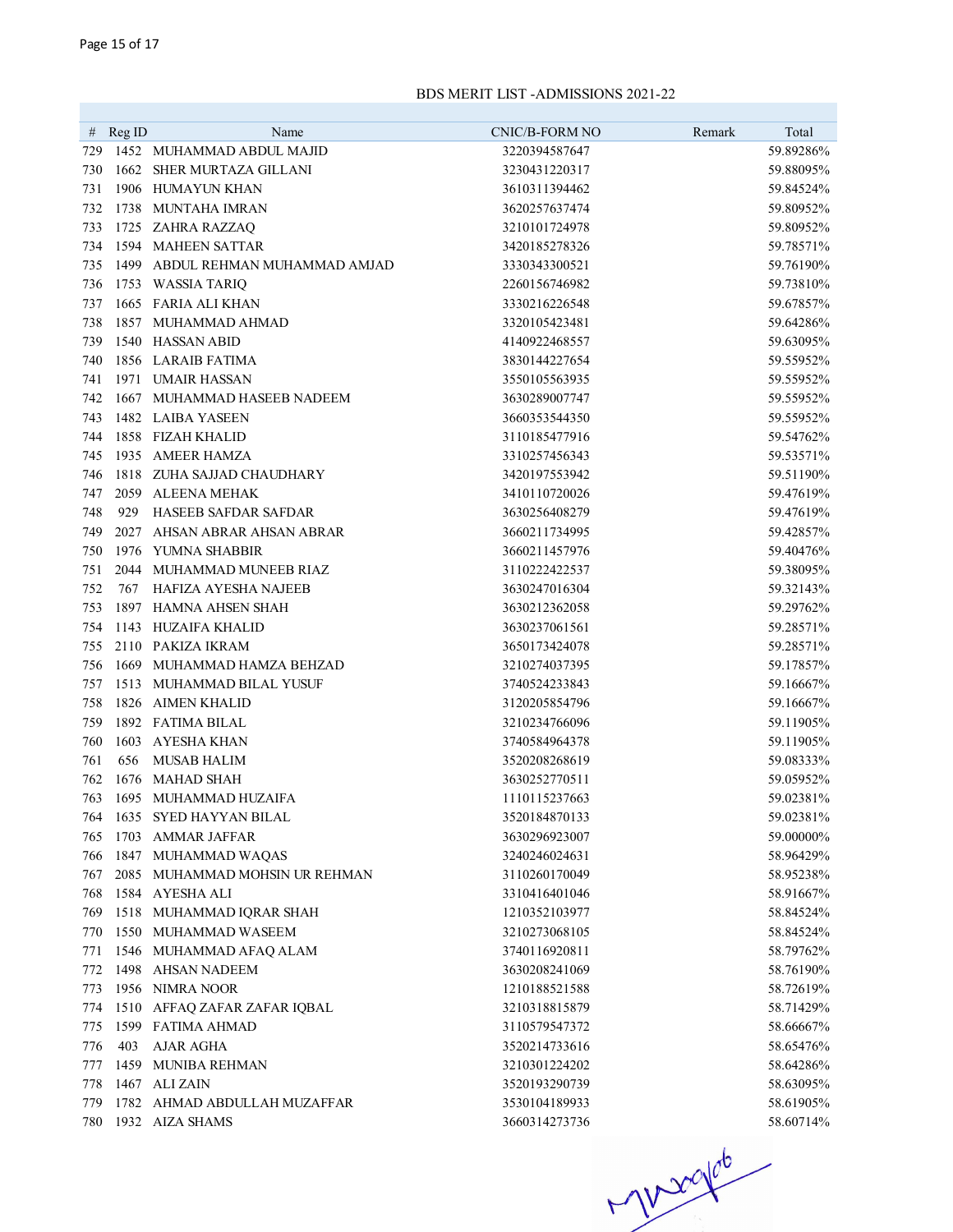| #   | RegID | Name                                 | CNIC/B-FORM NO | Remark | Total                  |
|-----|-------|--------------------------------------|----------------|--------|------------------------|
| 781 |       | 1474 AYESHA LARAIB                   | 3650258101584  |        | 58.55952%              |
| 782 |       | 1778 AYEZA NASIR                     | 3520137383158  |        | 58.53571%              |
| 783 |       | 1682 RIDA RASHID                     | 3110157507002  |        | 58.51190%              |
| 784 |       | 1576 MARIA HUMAYUN                   | 1610187325124  |        | 58.48810%              |
| 785 |       | 1694 KUMAIL HAIDER                   | 3610203369925  |        | 58.44048%              |
| 786 |       | 1660 MUHAMMAD HAMRAZ                 | 3230464101381  |        | 58.36905%              |
| 787 |       | 1719 AMNA MAJEED                     | 3230427867058  |        | 58.33333%              |
| 788 |       | 1886 HUZAIFA SAEED                   | 3230342811583  |        | 58.21429%              |
| 789 | 1668  | <b>DUA JAMEEL</b>                    | 3210213625574  |        | 58.17857%              |
| 790 |       | 1821 RANA SHERAZ SALEEM              | 3530263032295  |        | 58.16667%              |
| 791 |       | 1702 ALI HASSAN                      | 3840379279905  |        | 57.95238%              |
| 792 |       | 1684 HAFIZ MUHAMMA SAAD              | 3450212236385  |        | 57.89286%              |
| 793 |       | 1918 FAREENA HAFEEZ                  | 3130166068720  |        | 57.85714%              |
| 794 |       | 1761 MUHAMMAD HASNAT AHMED           | 3720131386181  |        | 57.85714%              |
| 795 |       | 1524 FARIA ABID                      | 3460378234208  |        | 57.79762%              |
| 796 |       | 1556 MUGHEEES UR REHMAN              | 3630292119543  |        | 57.73810%              |
| 797 |       | 1511 MUHAMMAD SAAD SAMI              | 3220327946563  |        | 57.69048%              |
| 798 | 1823  | <b>SHANZAY ARSHAD</b>                | 6110195166562  |        | 57.64286%              |
| 799 |       | 1774 ALISHWA SAQIB                   | 3840331684026  |        | 57.63095%              |
| 800 |       | 1604 ZOHRA LARAIB                    | 3440142613266  |        | 57.58333%              |
| 801 |       | 1494 AREEBA FATIMA                   | 3210256290872  |        | 57.53571%              |
| 802 | 105   | <b>MAHAM HAMEED</b>                  | 3650231019122  |        | 57.50000%              |
| 803 |       | 1619 IQRA NAZIR                      | 3510297837550  |        | 57.45238%              |
| 804 | 356   | <b>EMAAN BAJWA</b>                   | 3520214370394  |        | 57.44048%              |
| 805 |       | 1828 ESHA FATIMA ZIA                 | 3630444649390  |        | 57.42857%              |
| 806 |       | 1646 SYEDA ZOHA FATIMA               | 3840312339750  |        | 57.39286%              |
| 807 |       | 1934 RUTABA BABAR                    | 3230302718588  |        | 57.22619%              |
| 808 |       | 1839 AFFAN AHMAD                     | 3620323272101  |        | 57.02381%              |
| 809 |       | 1648 AHMAD HASSAN                    | 3620338553029  |        | 57.01190%              |
| 810 |       | 1745 RIMSHA SALEEM                   | 3110117191316  |        | 56.66667%              |
| 811 |       | 1608 AOUN ABBAS                      | 3630149928745  |        | 56.55952%              |
| 812 |       | 1610 MUHAMMAD ARAIZ SAHAR            | 3240251778219  |        | 56.47619%              |
| 813 | 1791  | ALISHBA ANWAR                        | 3530283087732  |        | 56.46429%              |
| 814 | 1763  | AZLAN IBRAHIM                        | 3510253166967  |        | 56.39286%              |
| 815 |       | 1841 MUHAMMAD ZAHID                  | 3630195411803  |        | 56.33333%              |
| 816 |       | 1792 AAINA MARZIA                    | 3210286409586  |        | 56.23810%              |
| 817 |       | 1607 IMAD MUNIR                      | 1730185848349  |        | 56.23810\%             |
| 818 |       | 1772 AYZA SOHAIL                     | 3310095131414  |        | 56.14286%              |
|     |       | 819 1483 ALI DANISH                  | 3630227620767  |        | 55.92857%              |
| 820 |       | 2089 MUHAMMAD USMAN BIN IHSAN UL HAQ | 3610460889544  |        | 55.86905%              |
| 821 |       | 1746 FARWA KAREEM 0                  | 3620182570500  |        | 55.78571%              |
| 822 |       | 1544 MUNAZZAH JABEEN                 | 3630306668762  |        | 55.71429%              |
| 823 |       | 2117 AIN UL MEHDI                    | 3210201550113  |        | 55.70238%              |
| 824 |       | 1972 NALAIN MUHAMMAD UMAIR           | 3110282085609  |        | 55.70238%              |
| 825 |       | 1735 IQRA NADEEM                     | 3630259323100  |        | 55.59524%              |
| 826 |       | 1649 NOUMAN ALI                      | 3320285203139  |        | 55.58333%              |
| 827 |       | 1957 MUHAMMAD ABUBAKAR               | 1210153171761  |        | 55.47619%              |
| 828 |       | 1461 WALEED AHMED                    | 3220303200917  |        | 55.44048%              |
| 829 |       | 1967 BILAWAL MUSHTAQ                 | 3210306915373  |        | 55.35714%              |
| 830 |       | 1575 MUHAMMAD ZOHAIB                 | 3240283598471  |        | 55.29762%              |
|     |       | 831 1450 ZAFAR ABBAS                 | 3430245090295  |        | 55.26190%<br>55.22619% |
|     |       | 832 1754 MARYAM ZAHID                | 3310049414396  |        |                        |

 $M200106$